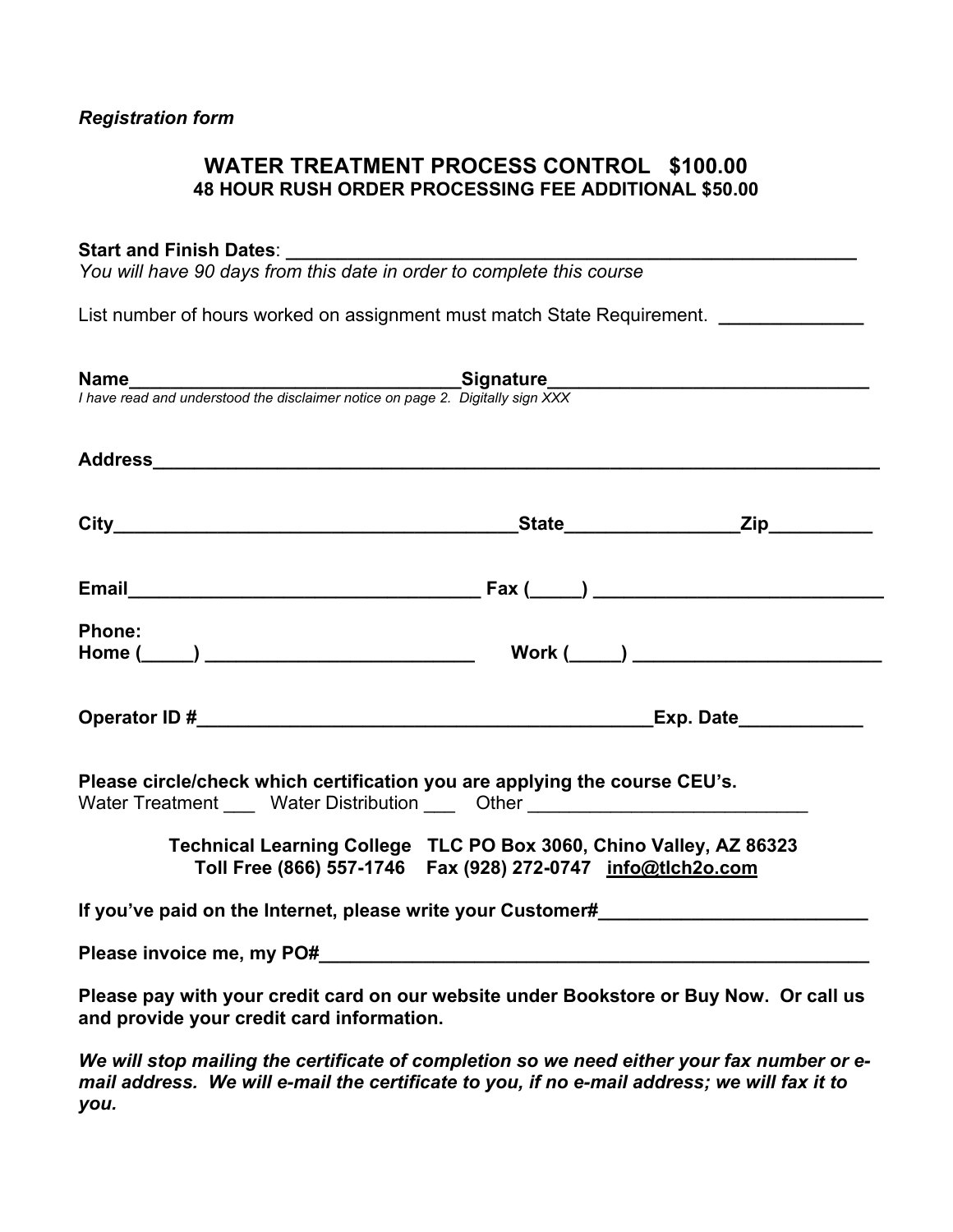# **DISCLAIMER NOTICE**

I understand that it is my responsibility to ensure that this CEU course is either approved or accepted in my State for CEU credit. I understand State laws and rules change on a frequent basis and I believe this course is currently accepted in my State for CEU or contact hour credit, if it is not, I will not hold Technical Learning College responsible. I also understand that this type of study program deals with dangerous conditions and that I will not hold Technical Learning College, Technical Learning Consultants, Inc. (TLC) liable for any errors or omissions or advice contained in this CEU education training course or for any violation or injury or neglect or damage caused by this CEU education training or course material suggestion or error. I will call or contact TLC if I need help or assistance and double-check to ensure my registration page and assignment has been received and graded.

**State Approval Listing Link**, check to see if your State accepts or has pre-approved this course. Not all States are listed. Not all courses are listed. If the course is not accepted for CEU credit, we will give you the course free if you ask your State to accept it for credit.

**Professional Engineers**; Most states will accept our courses for credit but we do not officially list the States or Agencies. Please check your State for approval.

# **State Approval Listing URL…**

*<http://www.abctlc.com/downloads/PDF/CEU%20State%20Approvals.pdf>*

*You can obtain a printed version of the course manual from TLC for an additional \$169.95 plus shipping charges.* 

# **AFFIDAVIT OF EXAM COMPLETION**

I affirm that I personally completed the entire text of the course. I also affirm that I completed the exam without assistance from any outside source. I understand that it is my responsibility to file or maintain my certificate of completion as required by the state or by the designation organization.

# **Grading Information**

In order to maintain the integrity of our courses we do not distribute test scores, percentages or questions missed. Our exams are based upon pass/fail criteria with the benchmark for successful completion set at 70%. Once you pass the exam, your record will reflect a successful completion and a certificate will be issued to you.

# **Rush Grading Service**

If you need this assignment graded and the results mailed to you within a 48-hour period, prepare to pay an additional rush service handling fee of \$50.00. This fee may not cover postage costs. If you need this service, simply write RUSH on the top of your Registration Form. We will place you in the front of the grading and processing line.

For security purposes, please fax or e-mail a copy of your driver's license and always call us to confirm we've received your assignment and to confirm your identity.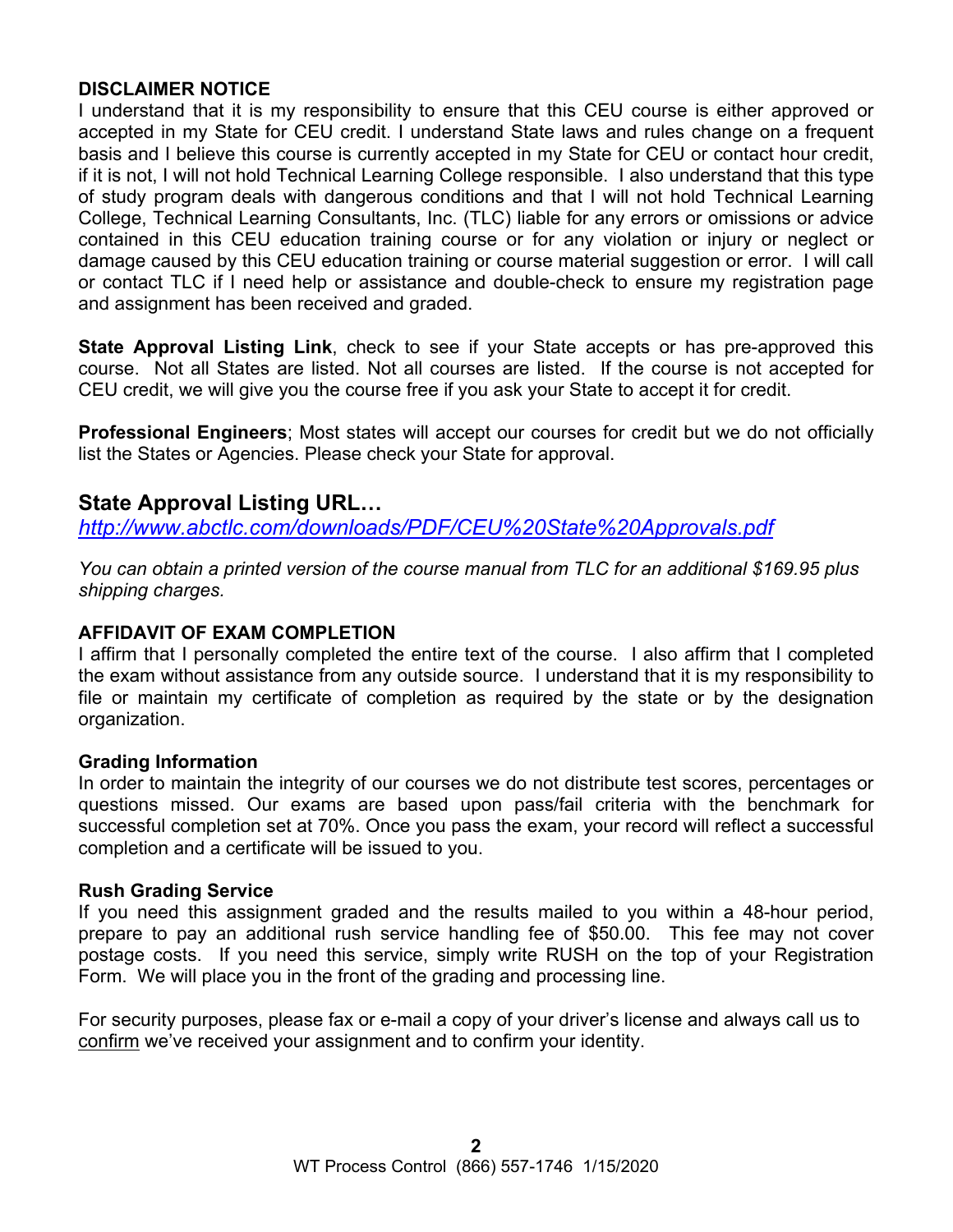# **CERTIFICATION OF COURSE PROCTOR**

Technical Learning College requires that our students who takes a correspondence or home study program course must pass a proctored course reading, quiz and final examination. The proctor must complete and provide to the school a certification form approved by the commission for each examination administered by the proctor.

**Instructions**. When a student completes the course work, fill out the blanks in this section and provide the form to the proctor with the examination.

Name of Course:  $\blacksquare$ 

Name of Licensee:

**Instructions to Proctor**. After an examination is administered, complete and return this certification and examination to the school in a sealed exam packet or in pdf format.

I certify that:

- 1. I am a disinterested third party in the administration of this examination. I am not related by blood, marriage or any other relationship to the licensee which would influence me from properly administering the examination.
- 2. The licensee showed me positive photo identification prior to completing the examination.
- 3. The enclosed examination was administered under my supervision on . The licensee received no assistance and had no access to books, notes or reference material.
- 4. I have not permitted the examination to be compromised, copied, or recorded in any way or by any method.
- 5. Provide an estimate of the amount of time the student took to complete the assignment.

Time to complete the entire course and final exam.

Notation of any problem or concerns:

Name and Telephone of Proctor (please print):

Signature of Proctor

 $\overline{a}$ 

 $\overline{a}$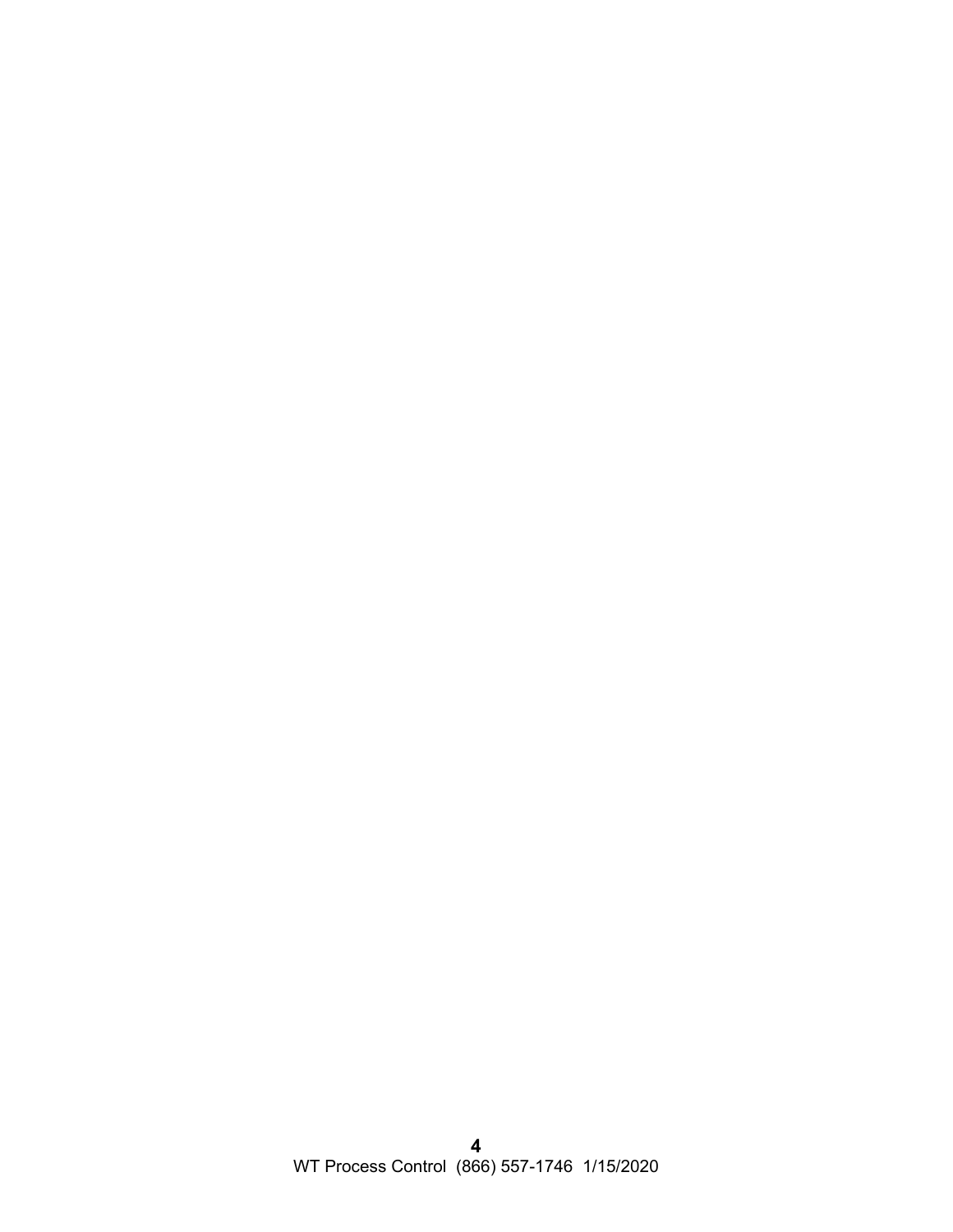# **WT Process Control Answer Key**

| Phone <u>2008 - 2008 - 2008 - 2008 - 2008 - 2008 - 2008 - 2008 - 2008 - 2008 - 2008 - 2008 - 2008 - 2008 - 2008 - 2008 - 2008 - 2008 - 2008 - 2008 - 2008 - 2008 - 2008 - 2008 - 2008 - 2008 - 2008 - 2008 - 2008 - 2008 - 2008 </u> |
|--------------------------------------------------------------------------------------------------------------------------------------------------------------------------------------------------------------------------------------|
| Did you check with your State agency to ensure this course is accepted for credit?<br>No refunds.                                                                                                                                    |
| You are responsible to ensure this course is accepted for credit.<br>Method of Course acceptance confirmation. Please fill this section                                                                                              |
| Website _ Telephone Call___ Email____ Spoke to_______                                                                                                                                                                                |
| Did you receive the approval number, if applicable?                                                                                                                                                                                  |
| What is the course approval number, if applicable?                                                                                                                                                                                   |

*You can electronically complete this assignment in Adobe Acrobat DC.* 

Please Circle, Bold, Underline or X, one answer per question. A **felt tipped pen** works best.

| 19. A B     | 37. A B C D | 55. A B     |
|-------------|-------------|-------------|
| 20. A B C D | 38. A B     | 56. A B     |
| 21. A B     | 39. A B C D | 57. A B     |
| 22. A B C D | 40. A B     | 58. A B     |
| 23. A B     | 41. A B     | 59. A B     |
| 24. A B C D | 42. A B C D | 60. A B     |
| 25. A B     | 43. A B C D | 61. A B C D |
| 26. A B C D | 44. A B C D | 62. A B C D |
| 27. A B C D | 45. A B C D | 63. A B C D |
| 28. A B C D | 46. A B C D | 64. A B C D |
| 29. A B C D | 47. A B C D | 65. A B C D |
| 30. A B C D | 48. A B C D | 66. A B C D |
| 31. A B C D | 49. A B C D | 67. A B C D |
| 32. A B C D | 50. A B C D | 68. A B C D |
| 33. A B C D | 51. A B C D | 69. A B C D |
| 34. A B C D | 52. A B C D | 70. A B C D |
| 35. A B     | 53. A B C D | 71. A B C D |
| 36. A B C D | 54. A B     | 72. A B C D |
|             |             |             |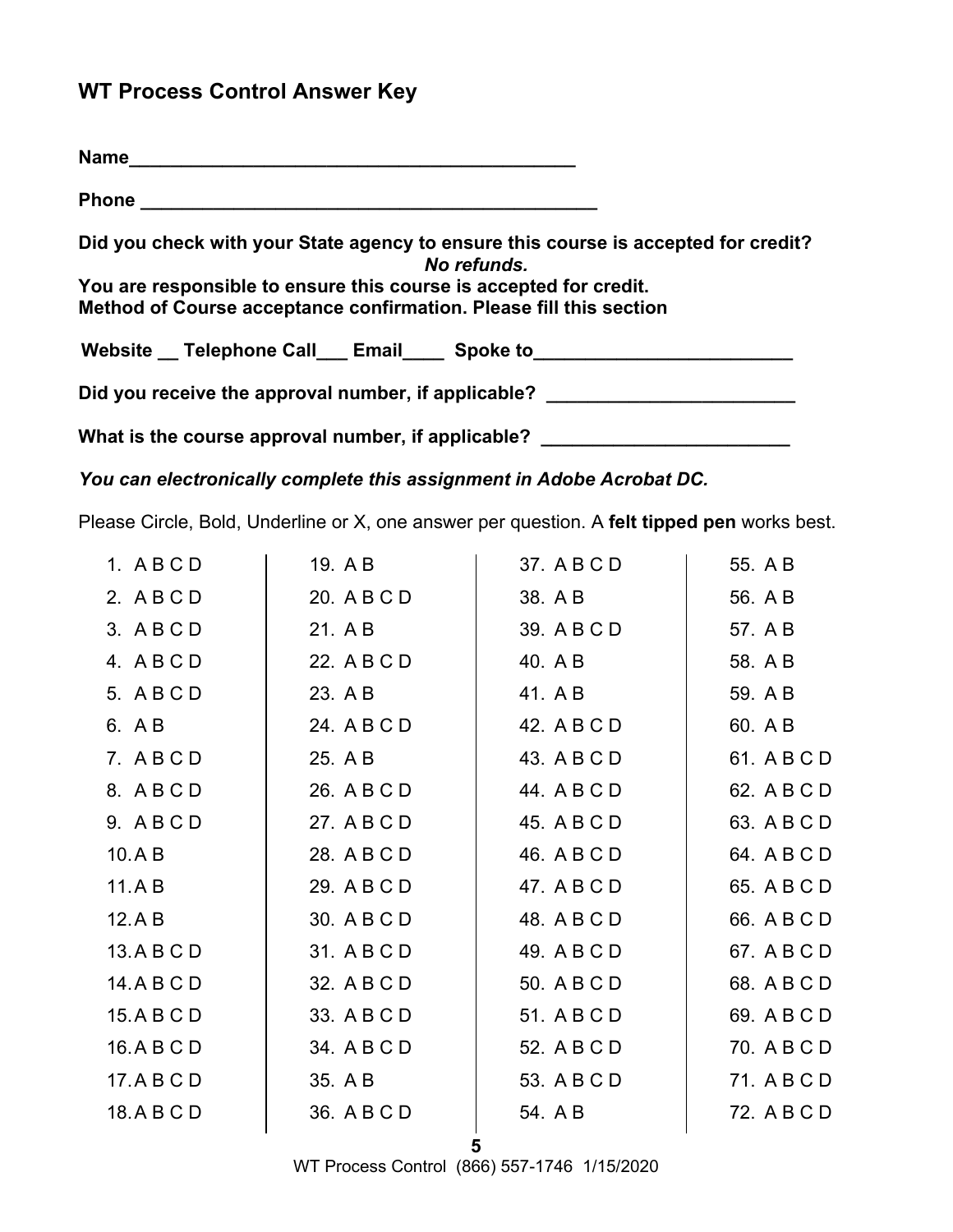| 73. A B     | 93. A B C D  | 113. A B     | 133. A B     |
|-------------|--------------|--------------|--------------|
| 74. A B C D | 94. A B C D  | 114. ABCD    | 134. AB      |
| 75. A B C D | 95. A B C D  | 115. AB      | 135. A B     |
| 76. A B C D | 96. A B C D  | 116. A B C D | 136. AB      |
| 77. A B C D | 97. A B C D  | 117. ABCD    | 137. AB      |
| 78. A B C D | 98. A B C D  | 118. ABCD    | 138. AB      |
| 79. A B C D | 99. A B C D  | 119. A B C D | 139. A B     |
| 80. A B C D | 100. A B C D | 120. A B C D | 140. A B C D |
| 81. A B     | 101. ABCD    | 121. A B     | 141. ABCD    |
| 82. A B C D | 102. A B C D | 122. A B C D | 142. A B     |
| 83. A B C D | 103. A B     | 123. AB      | 143. A B C D |
| 84. A B C D | 104. AB      | 124. A B C D | 144. AB      |
| 85. A B     | 105. AB      | 125. A B     | 145. A B     |
| 86. A B     | 106. AB      | 126. A B C D | 146. A B C D |
| 87. A B C D | 107. AB      | 127. A B C D | 147. A B C D |
| 88. A B C D | 108. AB      | 128. A B C D | 148. A B C D |
| 89. A B C D | 109. AB      | 129. A B C D | 149. A B C D |
| 90. A B C D | 110. AB      | 130. A B C D | 150. A B C D |
| 91. A B C D | 111. AB      | 131. AB      |              |
| 92. A B     | 112. AB      | 132. A B C D |              |
|             |              |              |              |

*I understand that I am 100 percent responsible to ensure that TLC receives the Assignment and Registration Key and that it is accepted for credit by my State or Providence. I understand that TLC has a zero tolerance towards not following their rules, cheating or hostility towards staff or instructors. I need to complete the entire assignment for credit. There is no credit for partial assignment completion. My exam was proctored. I will contact TLC if I do not hear back from them within 2 days of assignment submission. I will not hold TLC liable for any errors, injury, death or non-compliance with rules. I will abide with all federal and state rules and rules found on page 2. I will forfeit my purchase costs and will not receive credit or a refund if I do not abide with TLC's rules.* 

#### **Please Sign that you understand and will abide with TLC's Rules.**

# **\_\_\_\_\_\_\_\_\_\_\_\_\_\_\_\_\_\_\_\_\_\_\_\_\_\_\_\_\_\_\_\_\_\_\_\_\_\_\_\_\_\_\_\_\_\_\_\_\_\_\_\_\_\_ Signature**

*Please write down any questions you were not able to find the answers or that have errors.*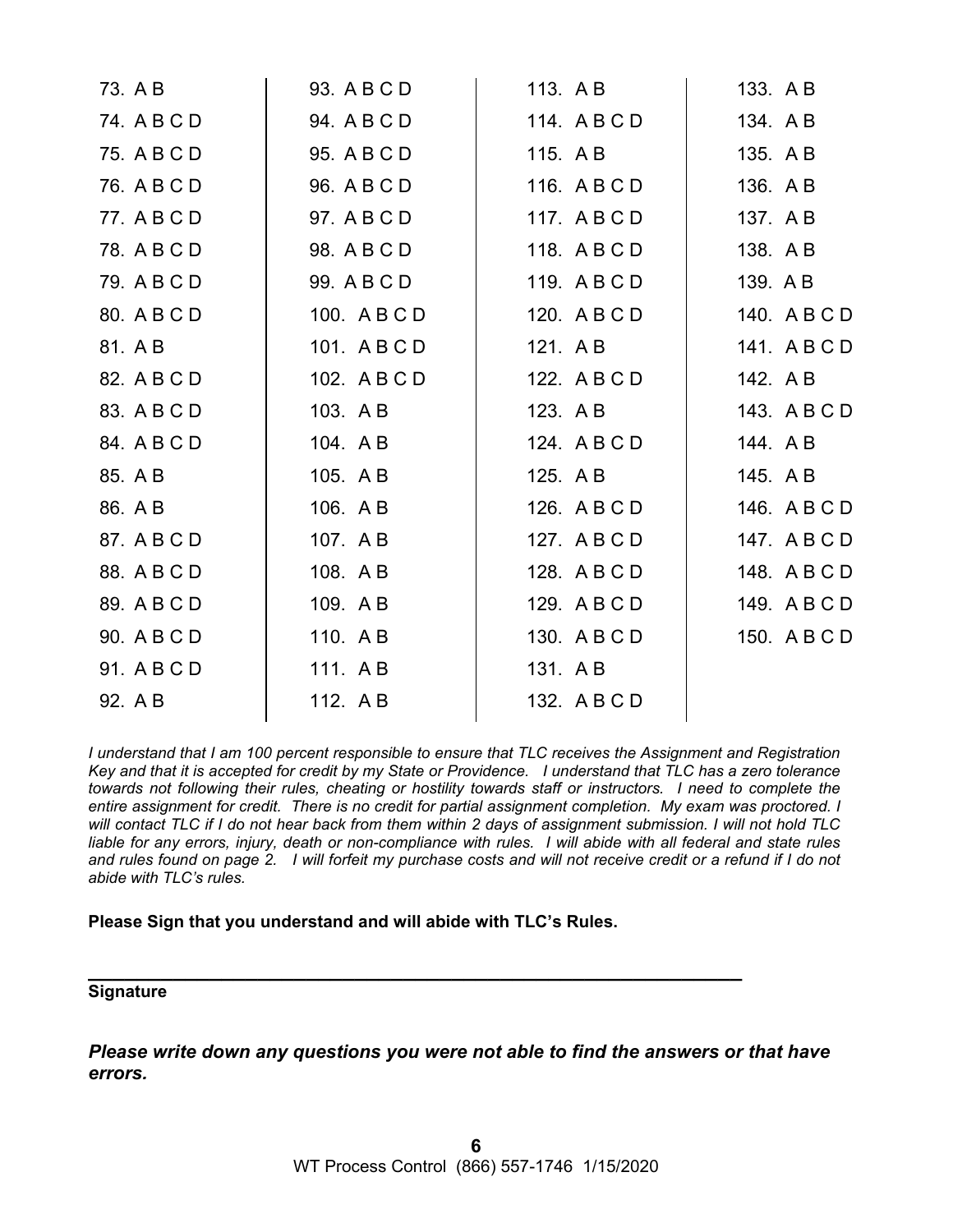*Please e-mail or fax this survey along with your final exam* 

# **WATER TREATMENT PROCESS CONTROL CEU COURSE CUSTOMER SERVICE RESPONSE CARD**

NAME: \_\_\_\_\_\_\_\_\_\_\_\_\_\_\_\_\_\_\_\_\_\_\_\_\_\_\_\_\_\_\_\_\_\_\_\_\_\_\_\_\_\_\_\_\_\_\_\_\_\_\_\_\_\_\_\_\_\_

E-MAIL **E-MAIL** 

# *PLEASE COMPLETE THIS FORM BY CIRCLING THE NUMBER OF THE APPROPRIATE ANSWER IN THE AREA BELOW.*

Please rate the difficulty of your course. Very Easy 0 1 2 3 4 5 Very Difficult Please rate the difficulty of the testing process. Very Easy 0 1 2 3 4 5 Very Difficult Please rate the subject matter on the exam to your actual field or work. Very Similar 0 1 2 3 4 5 Very Different How did you hear about this Course? **\_\_\_\_\_\_\_\_\_** What would you do to improve the Course?

 $\overline{\phantom{a}}$  , and the contribution of the contribution of the contribution of the contribution of the contribution of the contribution of the contribution of the contribution of the contribution of the contribution of the

Any other concerns or comments.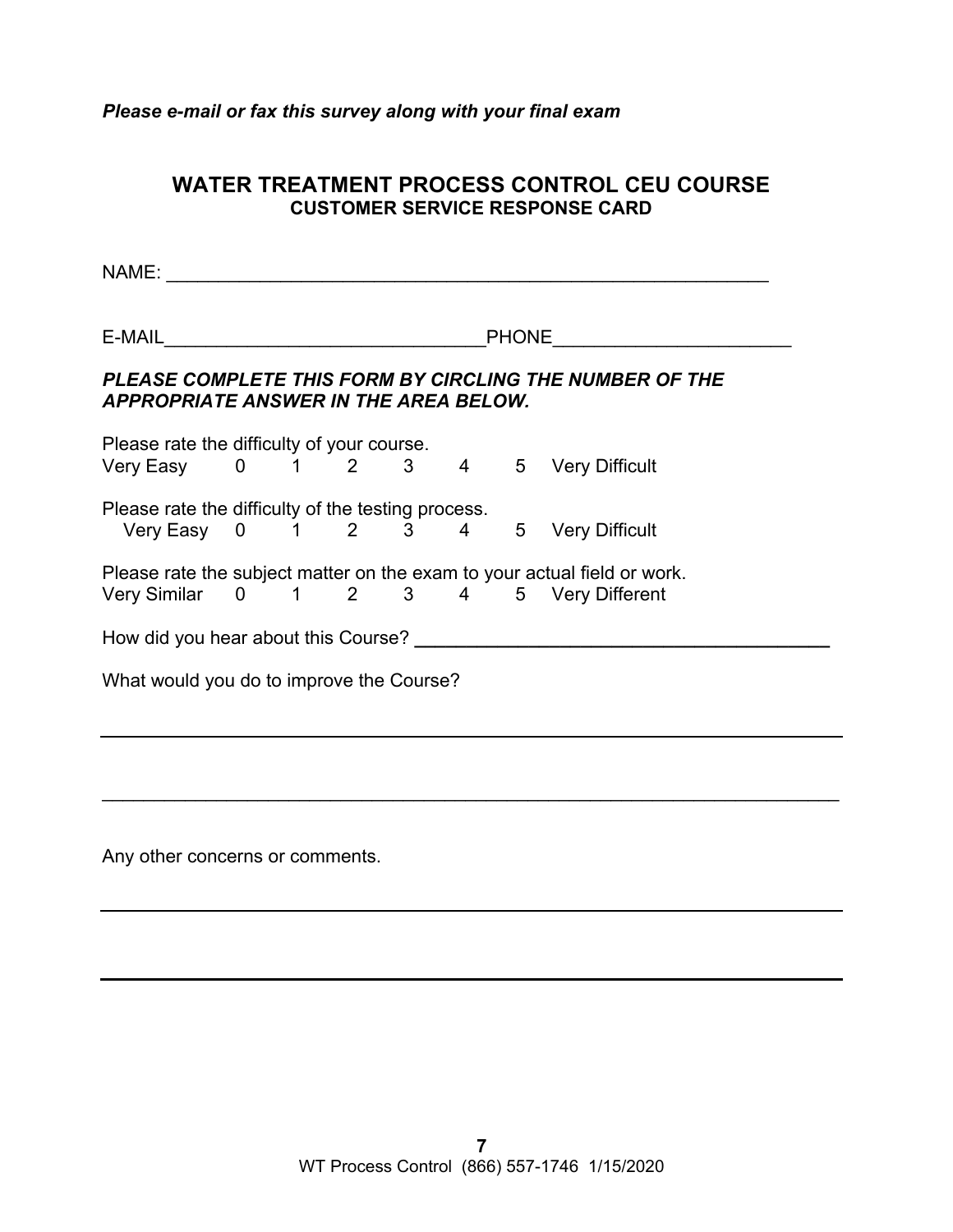# **When Finished with Your Assignment...**

# **REQUIRED DOCUMENTS**

Please scan the **Registration Page, Answer Key, Proctoring report, Survey and Driver's License** and email these documents to [info@TLCH2O.com.](mailto:info@TLCH2O.com) 

## **IPhone Scanning Instructions**

If you are unable to scan, take a photo of these documents with your **iPhone** and send these photos to TLC, info@TLCH2O.com.

# **FAX**

If you are unable to scan and email, please fax these documents to TLC, if you fax, call to confirm that we received your paperwork. **(928) 468-0675** 

## **Rush Grading Service**

If you need this assignment graded and the results mailed to you within a 48-hour period, prepare to pay an additional rush service handling fee of \$50.00.

*This course contains general EPA's SDWA federal rule requirements. Please be aware that each state implements water / sampling procedures / safety / environmental / SDWA regulations that may be more stringent than EPA's regulations. Check with your state environmental/health agency for more information. These rules change frequently and are often difficult to interpret and follow. Be careful to be in compliance with your regulatory agencies and do not follow this course for any compliance concerns.*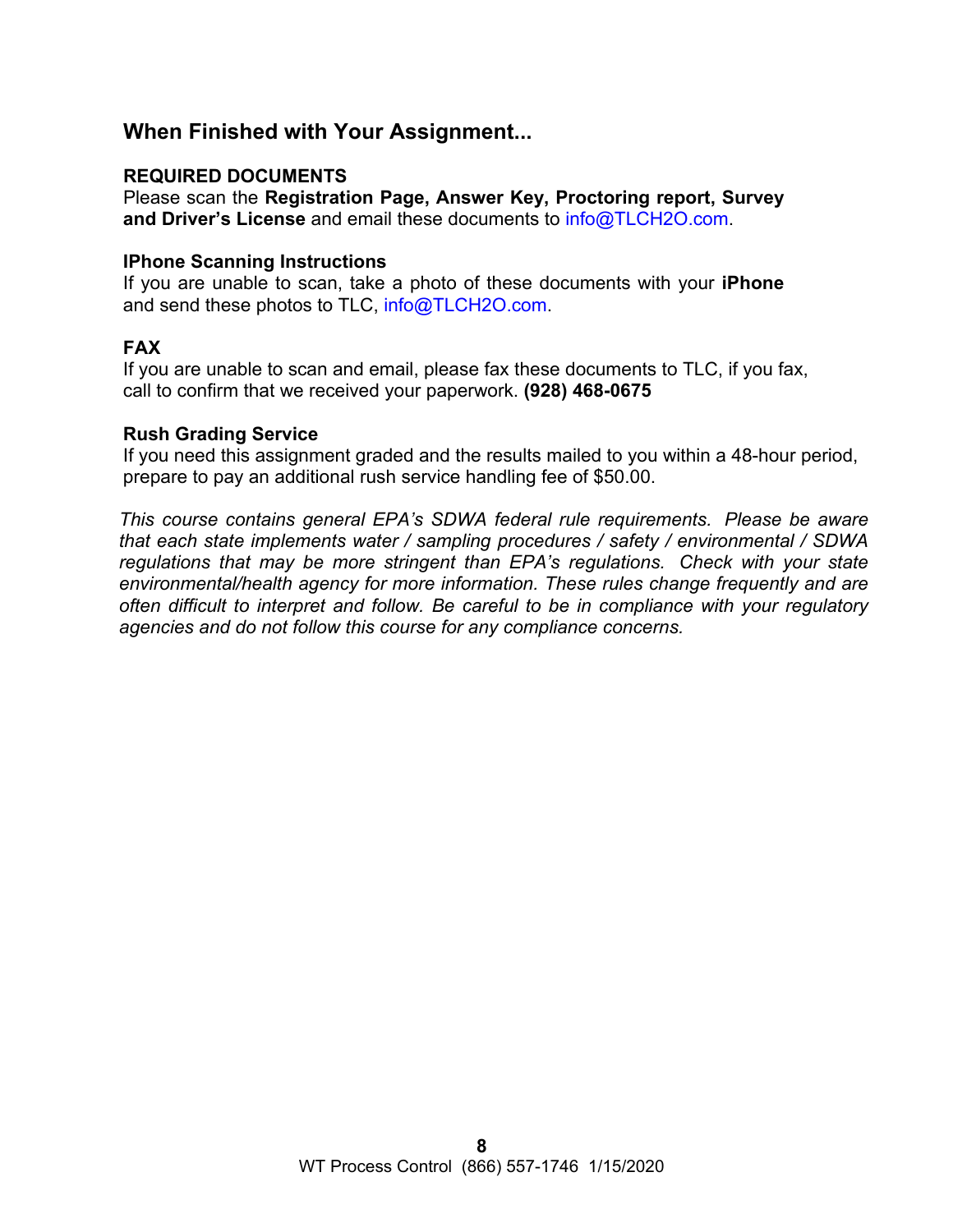# **Water Treatment Process Control CEU Training Course Assignment**

The Water Treatment Process Control CEU course assignment is available in Word on the Internet for your convenience, please visit [www.ABCTLC.com an](http://www.ABCTLC.com)d download the assignment and e-mail it back to TLC.

You will have 90 days from receipt of this manual to complete it in order to receive your Professional Development Hours (PDHs) or Continuing Education Unit (CEU). A score of 70 % or better is necessary to pass this course. If you should need any assistance, please email all concerns and the completed ANSWER KEY to [info@tlch2o.com.](mailto:info@tlch2o.com) 

Select one answer per question. Please utilize the answer key. (s) on the answer will indicate either plural and singular tenses.

#### **Hyperlink to the Glossary and Appendix**

*<http://www.abctlc.com/downloads/PDF/WTGlossary.pdf>*

#### **Water Quality Key Words**

- 1. The "dissolved" fraction of which compound is an operational classification?
- A. Activated alumina C. Organic carbon
- B. Activated carbon D. None of the above

#### **Three Types of Public Water Systems**

2. Provides water where people do not remain for long periods of time (for example: gas stations, campgrounds)

- A. TNCWS C. NTNCWSs
- B. CWSs D. None of the above
- 3. Approximately 52,000 systems serving the majority of the U.S. population
- A. TNCWS C. NTNCWSs
- B. CWSs D. None of the above

4.Provides water to the same people at least six months a year, but not all year (for example: schools, factories, churches, office buildings that have their own water system)

A. TNCWS C. NTNCWSs

B. CWSs D. None of the above

#### **Water Quality Section -Surface (Raw) Water Introduction**

5. Operators need to appropriately treat surface water is never pure of Theorem it. Most of the earth's water sources obtain their water supplies through precipitation.

- A. Excess nutrients C. Pollution
- B. Biological actions D. None of the above

6. Raw water generally contains varying amounts of dissolved minerals including calcium, magnesium, sodium, chlorides, sulfates and bicarbonates, depending on its source.

A. True B. False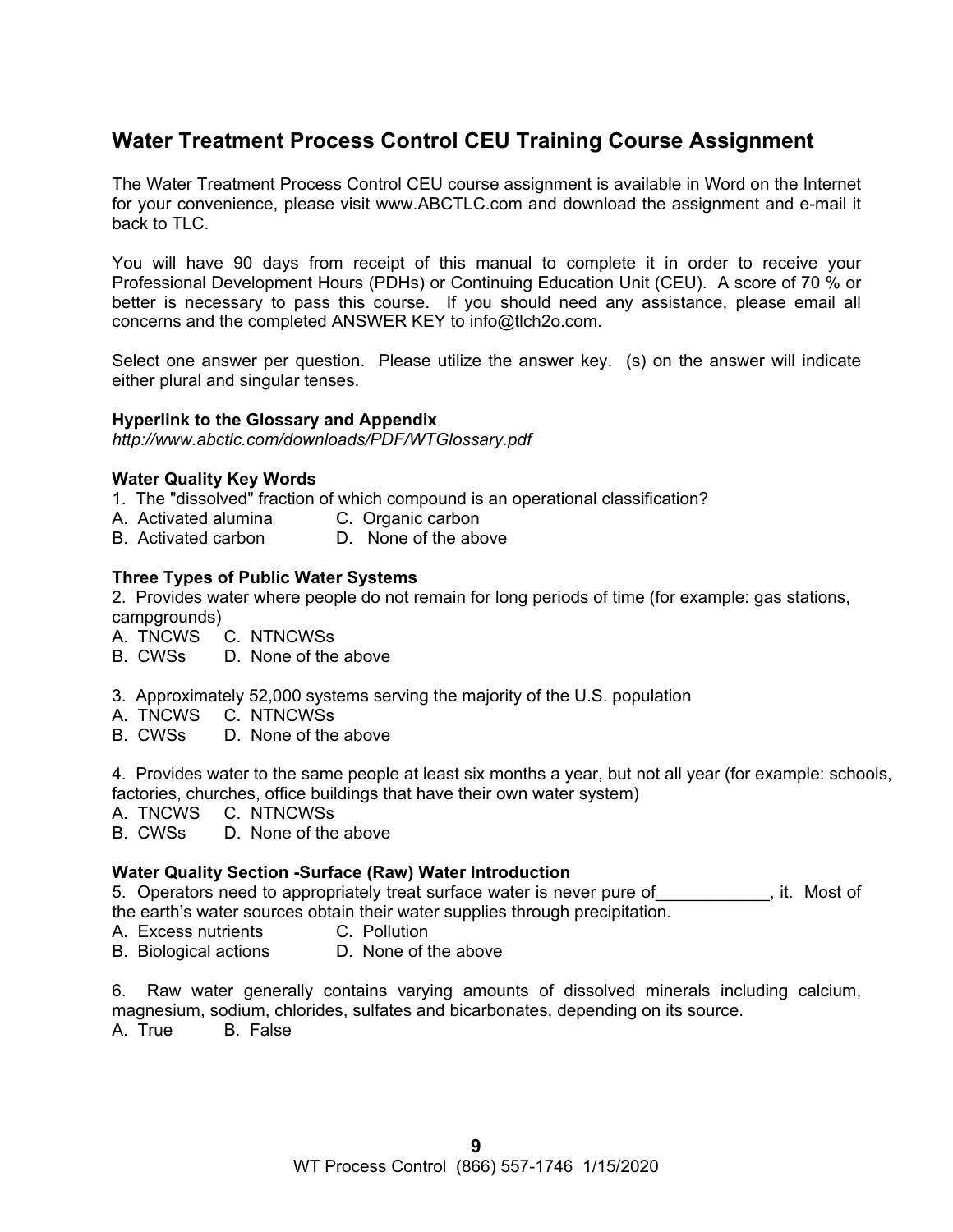#### **Surface Water Properties**

7. Water is accepted as the **Exercise 20** because will dissolve most substances that

comes in contact.

- A. Universal solvent C. Surface water
- B. Water quality D. None of the above

8. Depending on the region, some lakes and rivers receive \_\_\_\_\_\_\_\_\_\_\_\_\_ from sewer facilities

- or defective septic tanks.
- A. Excess nutrients C. Discharge
- B. Biological actions D. None of the above

9. Runoff could produce mud, leaves, decayed vegetation, and human and animal refuse. The discharge from industry could increase\_\_\_\_\_\_\_\_\_\_\_\_\_\_\_\_\_. Some lakes and reservoirs may experience seasonal turnover.

- A. Volatile organic compounds C. Excess nutrients
	-
- B. Water quality **D.** None of the above
- 

#### **Managing Water Quality at the Source**

10. Algae growth is supplied by the energy of the sun. As algae absorbs this energy, it converts carbon dioxide to oxygen. Algae and rooted aquatic plants are essential in the food chain of fish and birds. Algae growth is the result of photosynthesis.

A. True B. False

11. The absence of dissolved oxygen in water is known as aerobic conditions.

A. True B. False

12. Most treatment plant upsets are such as taste and odor, color, and filter clogging is due to algae. The type of algae determines the problem it will cause, for instance slime, corrosion, color, and toxicity.

A. True B. False

- 13. Algae can be controlled in the water supply by using chemicals such as
- A. pH and alkalinity C. Powdered activated carbon and chlorine
- B. Copper sulfate D. None of the above

14. Contingent upon federal regulations and the amount of copper found natural in water, operators have used  $\qquad \qquad \qquad$ , powdered activated carbon and chlorine to control algae blooms.

- A. pH and alkalinity C. Potassium permanganate
- B. Metals, and non-metals D. None of the above
- 15. The <u>second contribution of the water will govern how these chemicals will react</u>.
- A. pH and alkalinity C. Powdered activated carbon and chlorine
- B. Metals, and non-metals D. None of the above

#### **Physical Characteristics of Water**

16. Physical characteristics are the elements found that are considered alkali, metals, and nonmetals such as carbonates, fluoride, \_\_\_\_\_\_\_\_\_\_\_\_\_\_\_\_\_\_\_\_. The consumer relates it to scaling of faucets or staining.

- A. pH and alkalinity C. Powdered activated carbon and chlorine<br>B. Sulfides or acids C. None of the above
- D. None of the above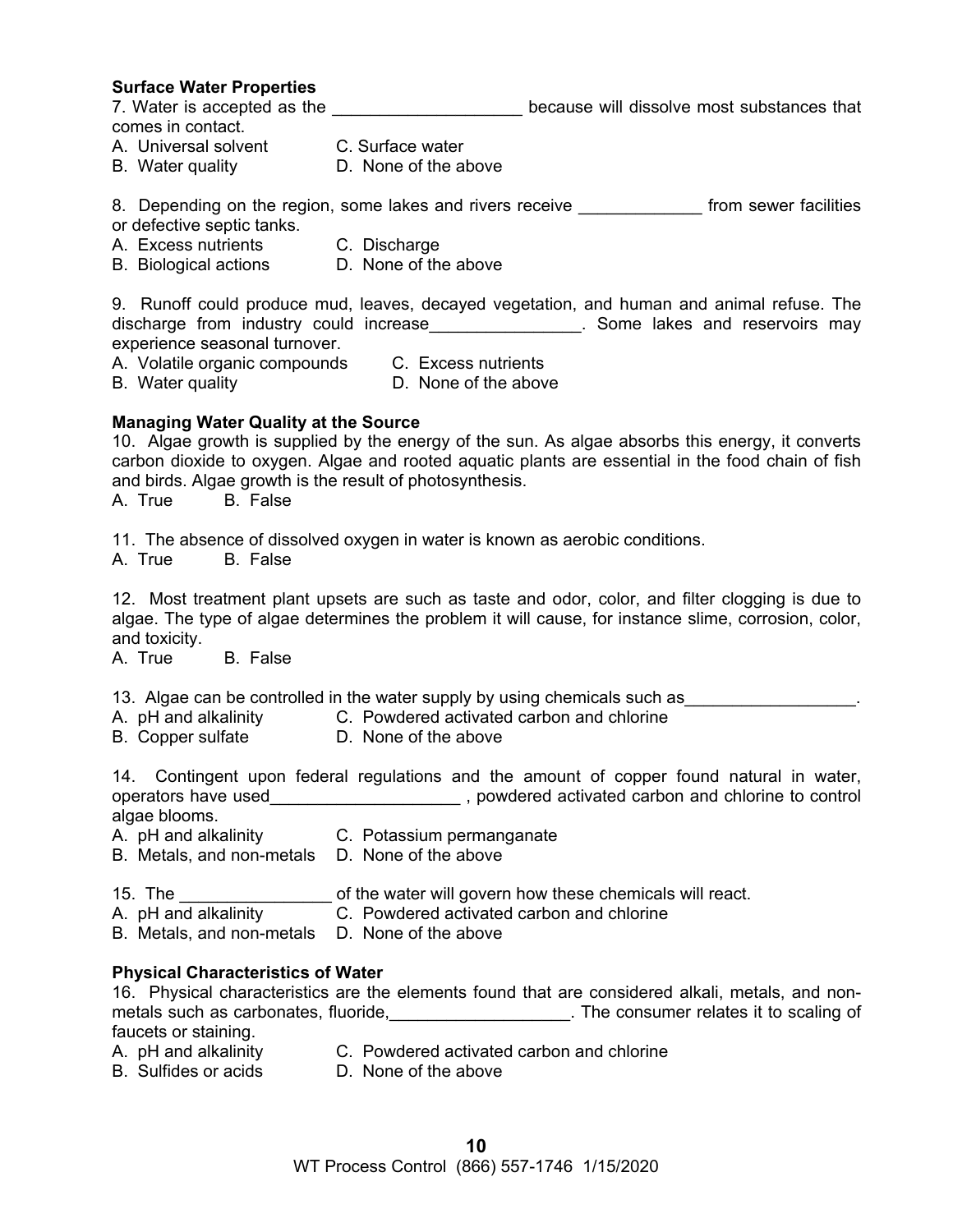17. pH is the negative logarithm of the hydrogen ion concentration, [H+], a measure of the degree to which a solution is

A. Alkalinity C. Hydrogen ion (H+)

B. Acidic or alkaline D. None of the above

18. **the interpretatal is a substance that can give up a hydrogen ion (H<sup>+</sup>); a base is a** substance that can accept H<sup>+</sup>.

A. Acid C. Acidic or alkaline

B. Base D. None of the above

#### **Alkalinity**

19. Alkalinity of water is its acid-neutralizing capacity. It is the sum of all the titratable bases. The measured value may vary significantly with the end-point pH used.

A. True B. False

20. \_\_\_\_\_\_\_\_\_\_\_\_\_\_\_\_\_\_\_ with an overabundance of alkaline earth metal concentrations is significant in determining the suitability of water for irrigation.

A. Alkalinity C. Hydrogen ion (H+)

B. Acid D. None of the above

21. Alkalinity measurements are used in the interpretation and control of water and wastewater treatment processes

A. True B. False

#### **Turbidity Introduction**

22. One physical feature of water is turbidity, is a measurement of the cloudiness of water caused

by\_\_\_\_\_\_\_\_\_\_\_\_\_\_\_\_\_\_\_\_\_\_\_.<br>A. Suspended particles C. Temperature fluctuation

B. Variations D. None of the above

23. High levels of turbidity may inhibit with proper water treatment and monitoring. If high quality raw water is low in turbidity, there will be a reduction in water treatment costs. Turbidity is unwanted because it causes health hazards.

A. True B. False

24. The turbidity in natural surface waters is composed of a large number of sizes of particles. The sizes of particles can be changing constantly, depending on precipitation and factors.

A. MCL C. Temperature

B. Manmade D. None of the above

25. When heavy rains transpire, runoff into streams, rivers, and reservoirs occurs, causing turbidity levels to increase. In most cases, the particle sizes are relatively large and settle relatively quickly in both the water treatment plant and the source of supply. However, in some instances, fine, colloidal material may be present in the supply, which may cause some difficulty in the coagulation process.

A. True B. False

26. Low **EXEC WE** waters can be very difficult to coagulate due to the difficulty in inducing collision between the colloids.

A. Turbidity C. Total Dissolved Solids (TDS)

B. Colloids D. None of the above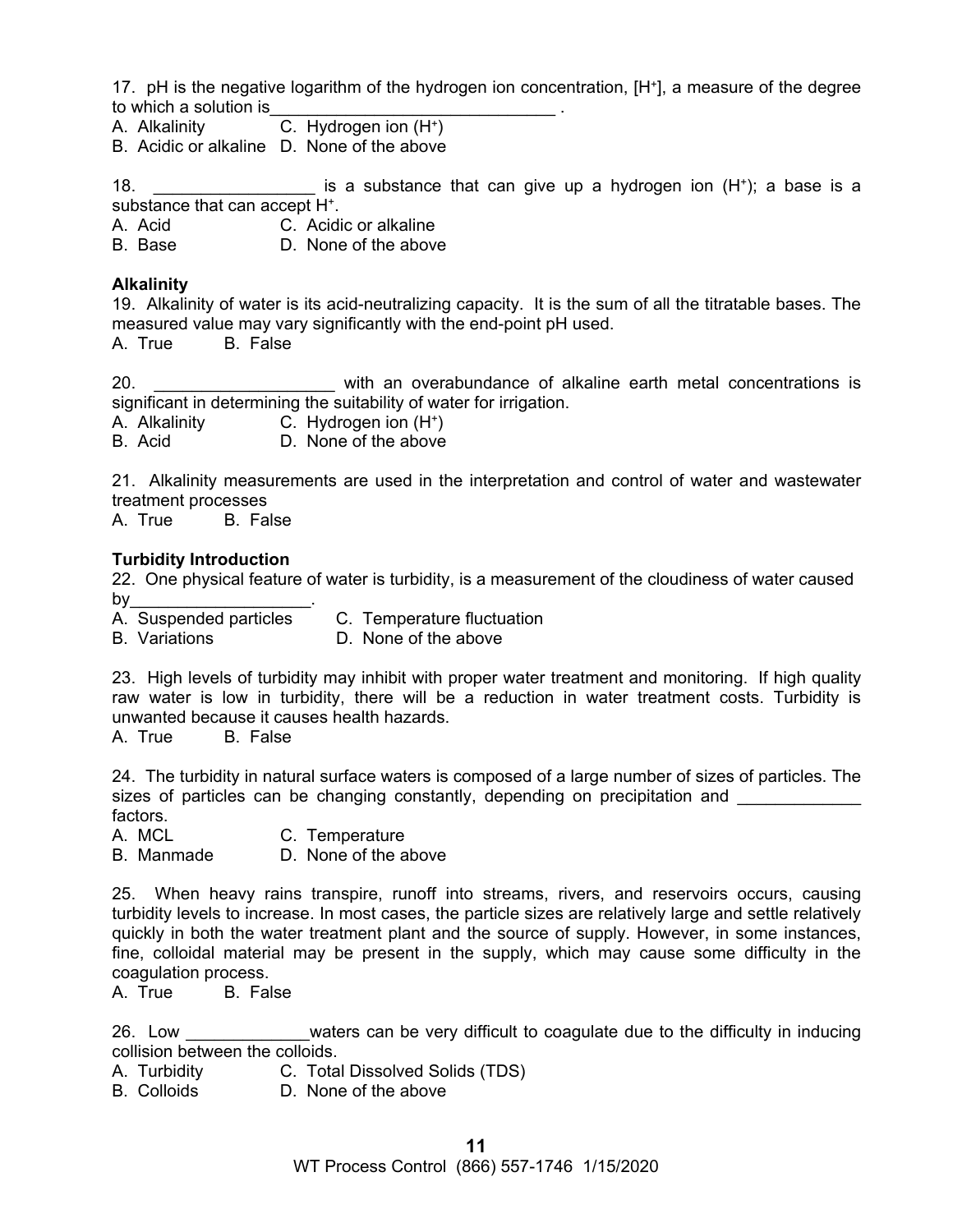27. **Example 10** may be existing in a water supply due to pollution, and these colloids can be difficult to remove in the coagulation process. In this situation, higher coagulant dosages are generally required.

A. Turbidity C. Total Dissolved Solids (TDS)

B. Organic colloids D. None of the above

#### **Turbidity MCL**

28. An MCL for turbidity established by the EPA because **EXAL and SIME interferes with** disinfection. This characteristic of water changes the most rapidly after a heavy rainfall.

- A. Conductivity C. Temperature
- B. Turbidity D. None of the above

29. The temperature variation of a sample, a scratched or unclean sample tube in the nephelometer and selecting an incorrect wavelength of a light path may be conditions caused by an inaccurate **and interest** measurement.

A. Conductivity C. Temperature

B. Turbidity D. None of the above

#### **Dissolved Oxygen**

30. The level of dissolved oxygen in natural waters is often a direct indication of quality, since aquatic plants produce oxygen, while microorganisms generally consume it as they feed on

 $\mathcal{L}_\text{max}$  and  $\mathcal{L}_\text{max}$ A. Pollutants C. E. coli bacteria

B. Organic matter D. None of the above

31. At low temperatures, the \_\_\_\_\_\_\_\_\_\_\_\_\_\_\_\_\_\_\_\_\_\_\_\_is increased, so that in winter, concentrations as high as 20 ppm may be found in natural waters; during summer, saturation levels can be as low as 4 or 5 ppm.

- A. Dissolved oxygen C. Solubility of oxygen
- B. Thermal stratification D. None of the above

32. \_\_\_\_\_\_\_\_\_\_\_\_\_\_\_\_\_\_\_\_\_ is essential for the support of fish and other aquatic life and aids in the natural decomposition of organic matter.

- A. Dissolved oxygen C. Solubility of oxygen
- B. Thermal stratification D. None of the above

33. Thermal stratification is possible as water becomes less dense when heated, meaning water weighs less per unit volume. Therefore, warmer water will be lighter and colder water will be heavier. Due to this, there will always be a level of "self-induced" and the same in a water storage.

- A. Saturation level(s) C. Permanent hardness
- B. Thermal stratification D. None of the above

#### **Secondary Standard**

34. TDS is most often measured in parts per million (ppm) or milligrams per liter of water (mg/L). The normal TDS level ranges from

- A. 50 ppm to 1,000 ppm C. 50 ppm to 100 ppm
- B. 5 ppm to 10 ppm D. None of the above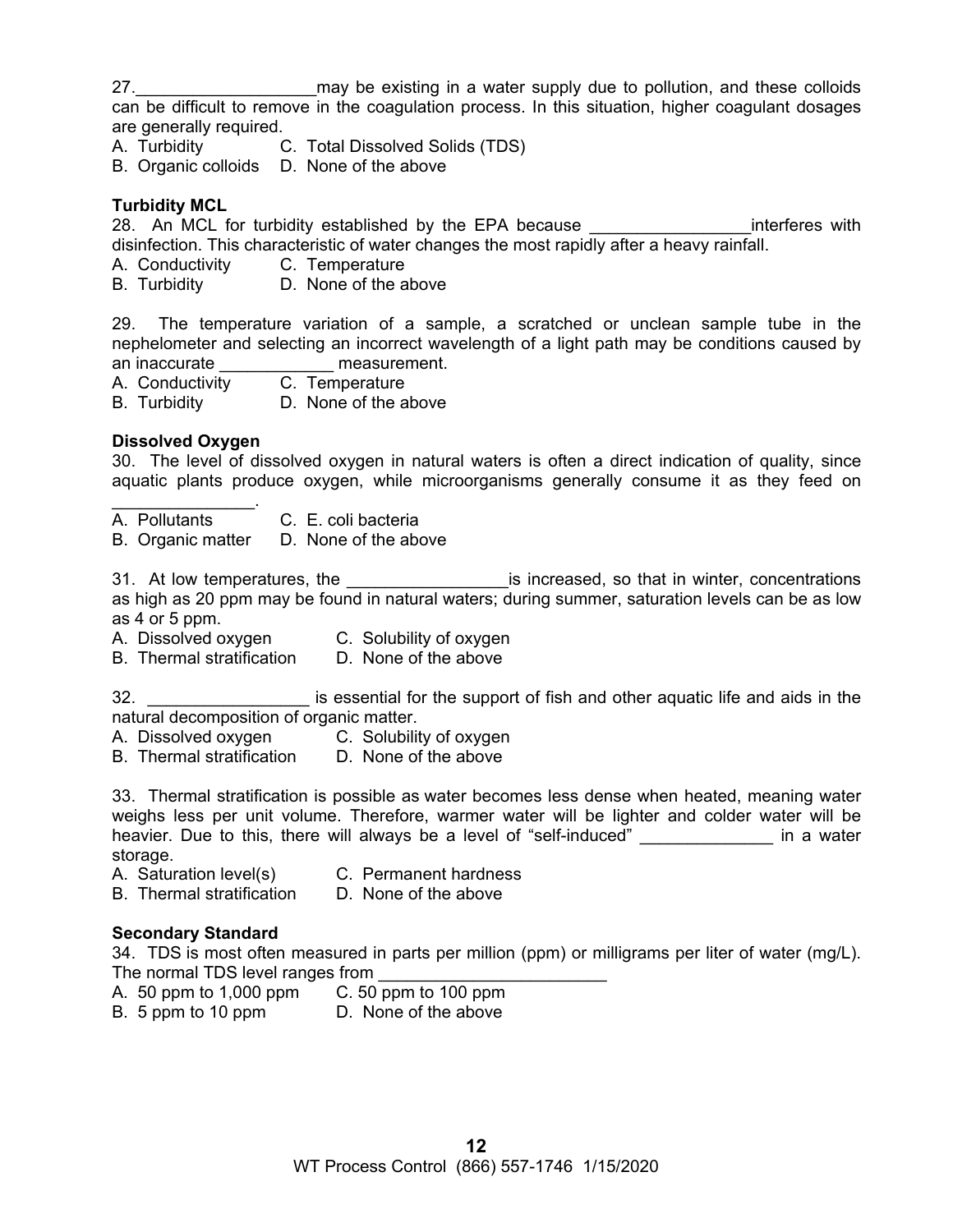35. The Environmental Protection Agency (EPA), which is responsible for drinking water regulations in the United States, has identified TDS as a secondary standard, meaning that it is a voluntary guideline. While the United States set legal standards for many harmful substances, TDS, along with other contaminants that cause aesthetic, cosmetic, and technical effects, has only a guideline.

A. True B. False

#### **Langelier Saturation Index**

36. The Langelier saturation level approaches the concept of saturation using pH as a main variable. The LSI can be interpreted as the pH change required to bring water to the set of  $\sim$  . The set of  $\sim$   $\sim$ 

A. Saturation level(s) C. Equilibrium

B. Stratification **D. None of the above** 

#### **More on the Stage 2 DBP Rule**

37. Which of the following rules focuses on public health protection by limiting exposure to DBPs, specifically total trihalomethanes and five haloacetic acids, which can form in water through disinfectants used to control microbial pathogens?

A. Stage 2 DBP rule C. Long Term 2 Enhanced Surface Water Treatment Rule

B. Stage 1 DBPR D. None of the above

38. Safe Drinking Water Act (SDWA) has been highly effective in protecting public health and has evolved to respond to new and emerging threats to safe drinking water.

A. True B. False

#### **What are Disinfection Byproducts (DBPs)?**

39. Which of the following form when disinfectants used to treat drinking water react with naturally occurring materials in the water?

A. Chloramines C. Disinfection byproducts (DBPs)

B. Humic and fulvic acids D. None of the above

#### **Are THMs and HAAs the only disinfection byproducts?**

40. The presence of TTHM and HAA5 is representative of the occurrence of many other chlorination DBPs; thus, an increase of TTHM and HAA5 generally indicates an increase of DBPs from chlorination.

A. True B. False

#### **All disinfectants form DBPs in one of two reactions:**

41. Chorine and chlorine-based compounds (halogens) react with organics in water causing the hydrogen atom to substitute other atoms, resulting in halogenated by-products. A. True B. False

#### **Disinfection Byproduct Research and Regulations Summary**

42. **Example 1** and is unquestionably the most important step in the treatment of water for drinking water supplies.

A. DBP(s) C. Disinfection

B. Turbidity (particle) D. None of the above

43. The **Example 2018** Should not be compromised because of concern over the potential long-term effects of disinfectants and DBPs.

A. DBP(s) C. Microbial quality of drinking water

B. Turbidity (particle) D. None of the above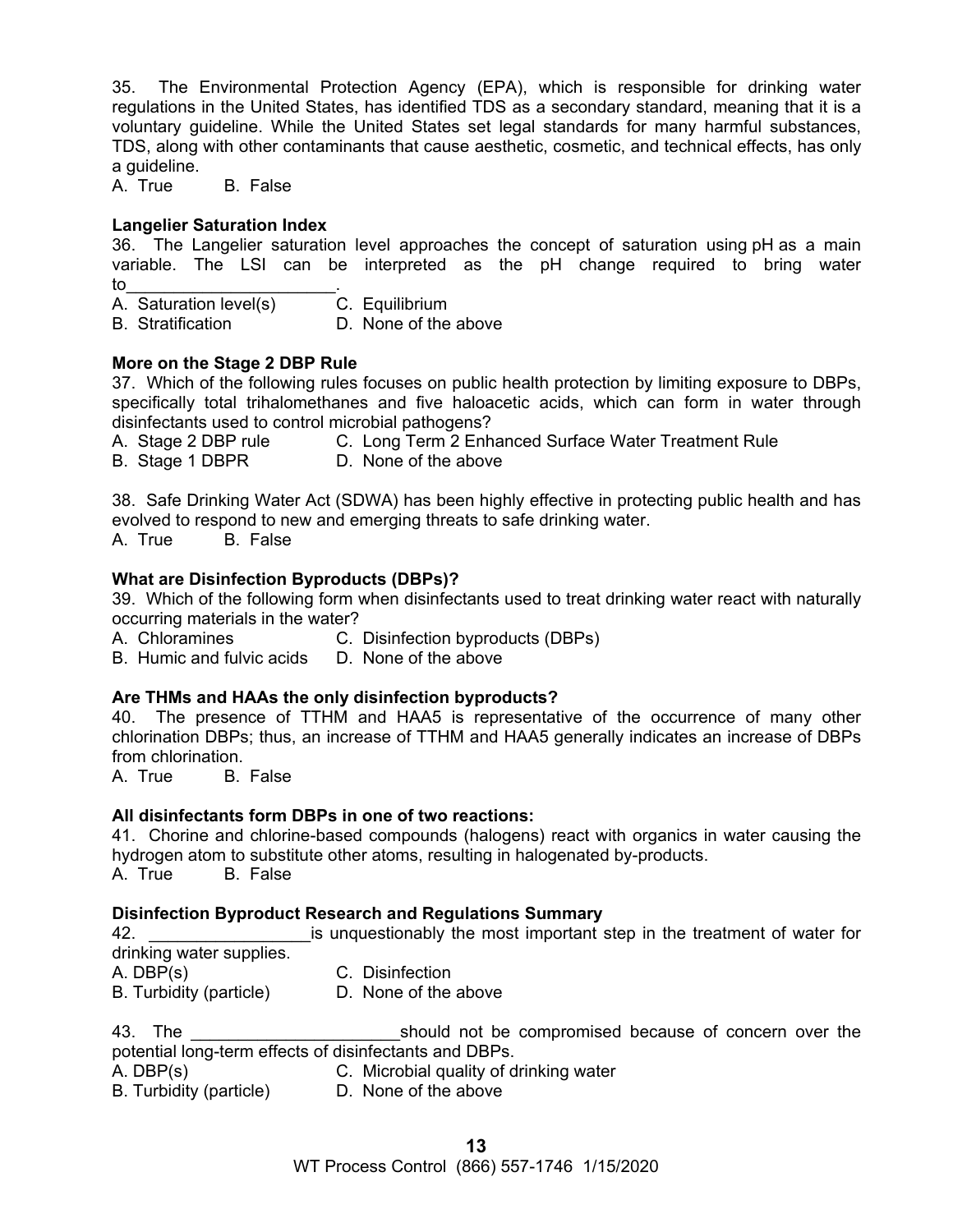44. The risk of illness and death resulting from exposure to pathogens in drinking water is very much greater than the risks from

- A. Disinfectants and DBPs C. Natural organic matter precursors
- B. Turbidity (particle) D. None of the above

## **Controlling Disinfection Byproducts**

45. Treatment techniques are available that provide water suppliers the opportunity to maximize potable water safety and quality while minimizing the risk of \_\_\_\_\_\_\_\_\_\_\_\_\_\_\_\_\_\_

- A. DBP risks C. Disinfectants and DBPs
- B. Turbidity (particle) D. None of the above

## **The EPA guidance discusses three processes to effectively remove natural organic matter prior to disinfection:**

## **Coagulation and Clarification**

46. Most treatment plants optimize their coagulation process for **Example 20** Femoval.

- A. Inorganic coagulants C. Turbidity (particle)
- B. Most contaminants D. None of the above

47. Coagulation processes can also be optimized for natural organic matter removal with higher doses of \_\_\_\_\_\_\_\_\_\_\_\_\_\_\_\_\_\_\_\_\_\_\_\_(such as alum or iron salts), and optimization of pH.

- A. THMs and HAAs C. Natural organic matter
- B. Inorganic coagulants D. None of the above

#### **Absorption**

48. Activated carbon can be used to absorb \_\_\_\_\_\_\_\_\_\_\_\_\_\_\_\_that react with disinfectants to form byproducts.

A. Inorganic coagulants C. Soluble organics

B. Most contaminants D. None of the above

#### **Membrane Technology**

49. Other conventional methods of reducing DBP formation include changing the point of chlorination and using \_\_\_\_\_\_\_\_\_\_\_\_\_for residual disinfection.

A. Free residual disinfection C. Total residual disinfection

B. Chloramines D. None of the above

50. EPA predicted that most water systems will be able to achieve compliance with new DBP regulations through the use of one or more of these relatively low cost methods (EPA, 1998). Water system managers may also consider switching from chlorine to alternative disinfectants to reduce formation of

- A. THMs and HAAs C. Natural organic matter
- B. Optimization of pH D. None of the above

#### **Contaminants that may be present in sources of drinking water include:**

51. Which of the following like salts and metals, which can be naturally occurring or result from urban stormwater runoff, industrial or domestic wastewater discharges, oil and gas production, mining or farming?

- A. Radioactive contaminants C. Inorganic contaminants
- B. Pesticides and herbicides D. Microbial contaminants
- (S) Means the answer can be plural or singular in nature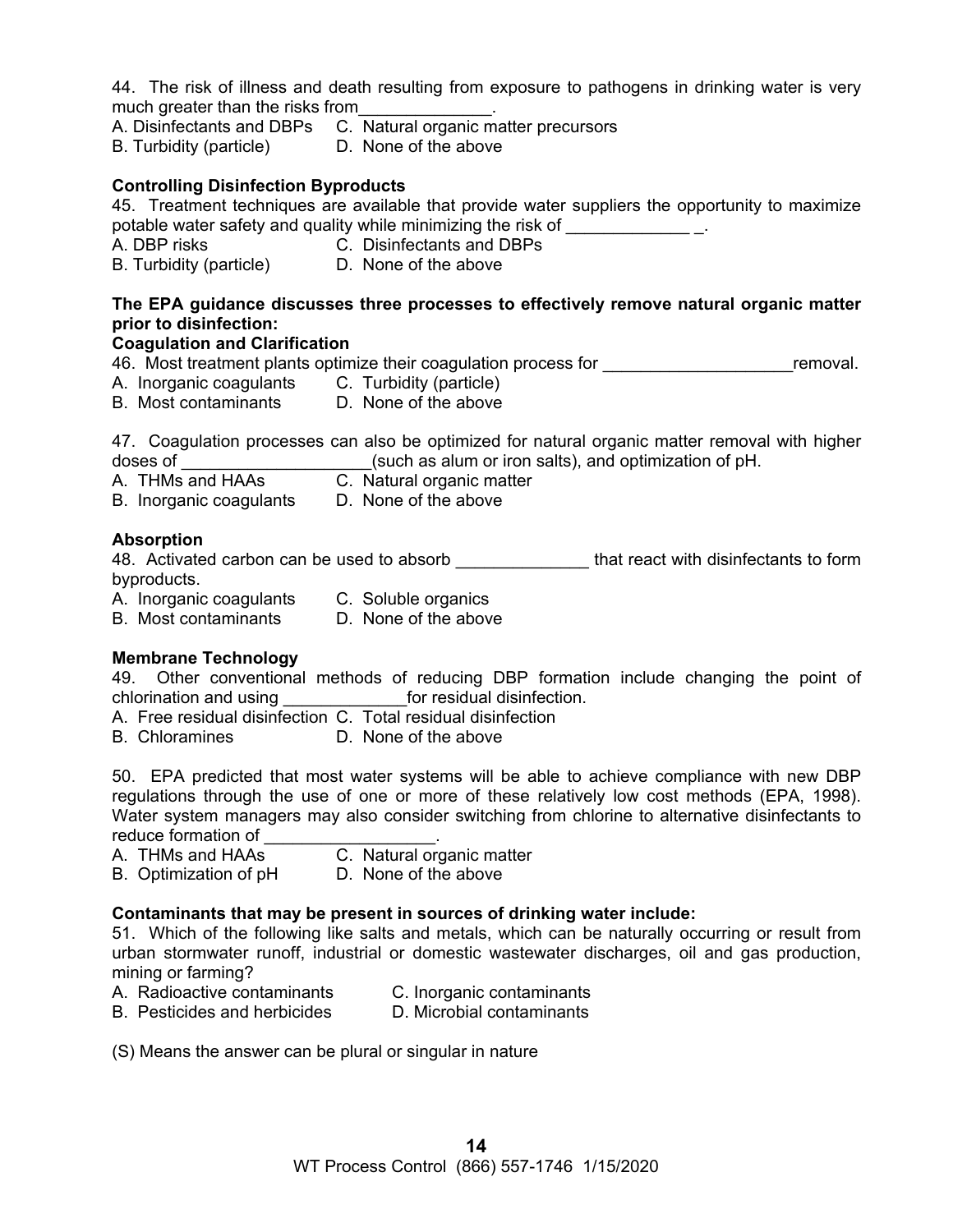52. Which of the following can be synthetic and volatile organic chemicals, which are by-products of industrial processes and petroleum production, and can come from gas stations, urban stormwater run-off, and septic systems?

A. Organic chemical contaminants C. Inorganic contaminants

B. Pesticides and herbicides D. Microbial contaminants

53. Which of the following can be naturally occurring or be the result of oil and gas production and mining activities?

A. Radioactive contaminants C. Inorganic contaminants

B. Pesticides and herbicides D. Microbial contaminants

#### **Background**

54. Coliform bacteria and chlorine residual are the only routine sampling and monitoring requirements for small ground water systems with chlorination. The coliform bacteriological sampling is governed by the Coliform Reduction amendment of the SDWA.

A. True B. False

#### **TCR**

55. The TCR recommends most of the Public Water Systems (PWS) to monitor their distribution system for bacteria according to the written sample sitting plan for that system. A. True B. False

56. The sample sitting plan identifies sampling frequency and locations throughout the distribution system that are selected to be representative of conditions in the entire system. A. True B. False

57. Coliform contamination may occur anywhere in the system, possibly due to problems such as; high pressure conditions, line fluctuations, or wells, and therefore routine monitoring is required. A. True B. False

#### **Routine Sampling Requirements**

58. Total coliform samples must be collected by PWSs at sites that are representative of water quality throughout the distribution system according to a written sample siting plan subject to state review and revision.

A. True B. False

59. If any routine sample is TC+, repeat samples are required. – PWSs on quarterly or annual monitoring must take a minimum of one additional routine samples (known as additional routine monitoring) the quarter following a TC+ routine or repeat sample.

A. True B. False

60. Reduced monitoring is general available for PWSs using only surface water and serving 1,000 or fewer persons that meet certain additional PWS criteria.

A. True B. False

#### **Dangerous Waterborne Microbes**

61. Which of the following is a parasite that enters lakes and rivers through sewage and animal waste. It causes cryptosporidiosis, a mild gastrointestinal disease. The disease can be severe or fatal for people with severely weakened immune systems.

A. Coliform Bacteria C. Giardia lamblia

B. Cryptosporidium D. None of the above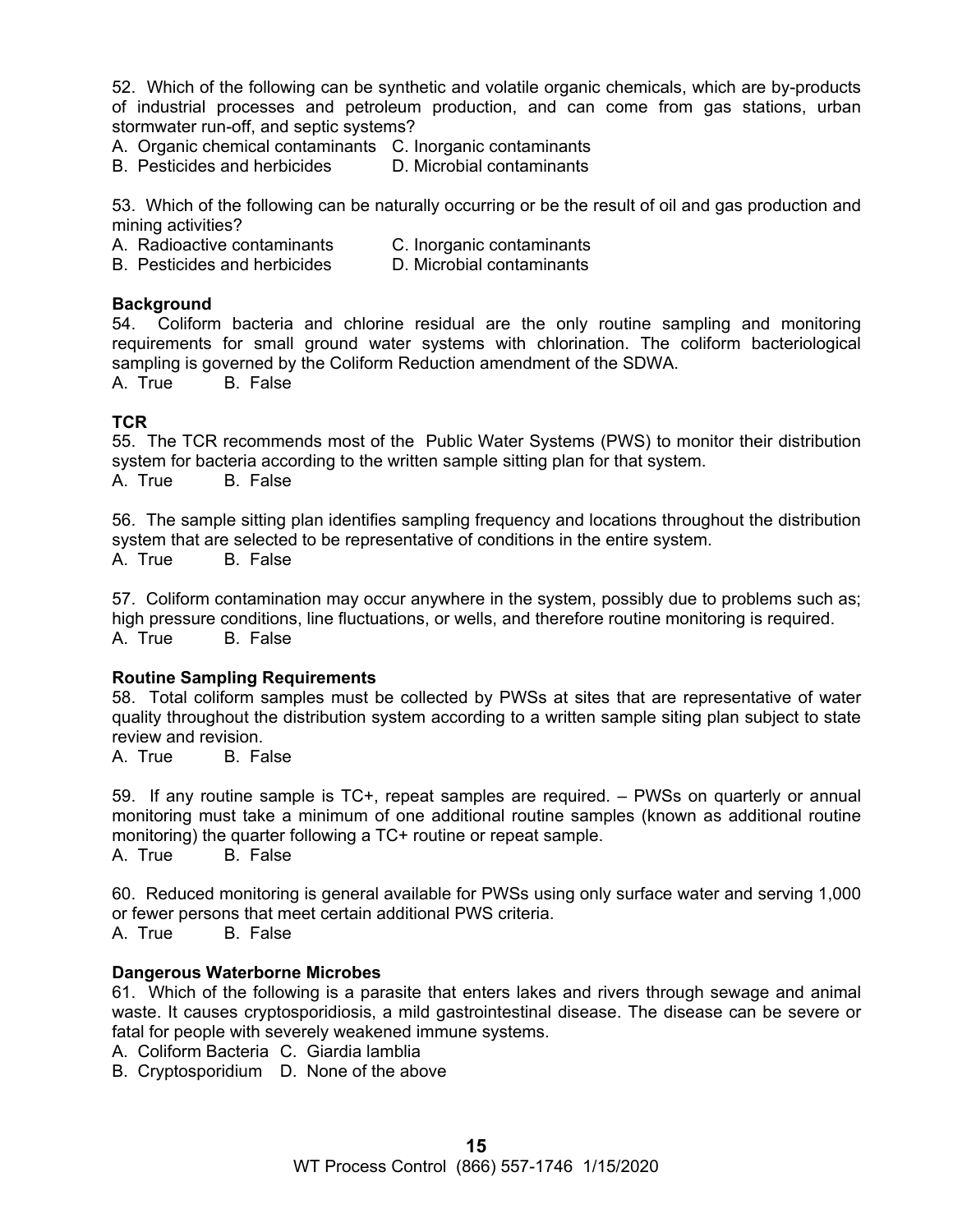62. Which of the following are not necessarily agents of disease may indicate the presence of disease-carrying organisms?

- A. Fecal coliform bacteria C. Shigella dysenteriae
- B. Cryptosporidium D. None of the above

63. Which of the following is a parasite that enters lakes and rivers through sewage and animal waste. It causes gastrointestinal illness (e.g. diarrhea, vomiting, and cramps)?

- A. Coliform Bacteria C. Protozoa
- B. Cryptosporidium D. None of the above
- 64. Which of the following is a species of the rod-shaped bacterial genus Shigella?
- A. Fecal coliform bacteria C. Shigella dysenteriae
- B. Cryptosporidium D. None of the above

65. Which of the following can cause bacillary dysentery?

- A. Fecal coliform bacteria C. Shigella
- B. Cryptosporidium D. None of the above

66. Which of the following are Gram-negative, non-spore-forming, facultatively anaerobic, nonmotile bacteria.

- A. Fecal coliform bacteria C. Shigellae
- B. Cryptosporidium D. None of the above

67. Which of the following are microscopic organisms that live in the intestines of warm-blooded animals? They also live in the waste material, or feces, excreted from the intestinal tract. When fecal coliform bacteria are present in high numbers in a water sample, it means that the water has received fecal matter from one source or another.

- A. Fecal coliform bacteria C. Shigella dysenteriae
- B. Cryptosporidium D. None of the above

68. Which of the following are common in the environment and are generally not harmful? However, the presence of these bacteria in drinking water are usually a result of a problem with the treatment system or the pipes which distribute water, and indicates that the water may be contaminated with germs that can cause disease.

- A. Coliform Bacteria C. Giardia lamblia
- B. Cryptosporidium D. None of the above

69. Which of the following are bacteria whose presence indicates that the water may be contaminated with human or animal wastes? Microbes in these wastes can cause short-term effects, such as diarrhea, cramps, nausea, headaches, or other symptoms.

- A. Fecal Coliform and E. coli C. Shigella dysenteriae
- B. Cryptosporidium D. None of the above

#### **Bacteriological Monitoring Introduction**

70. Which of the following are usually harmless, occur in high densities in their natural environment and are easily cultured in relatively simple bacteriological media?

- A. Indicator bacteria C. Viruses
- B. Amoebas D. None of the above

(S) Means the answer can be plural or singular in nature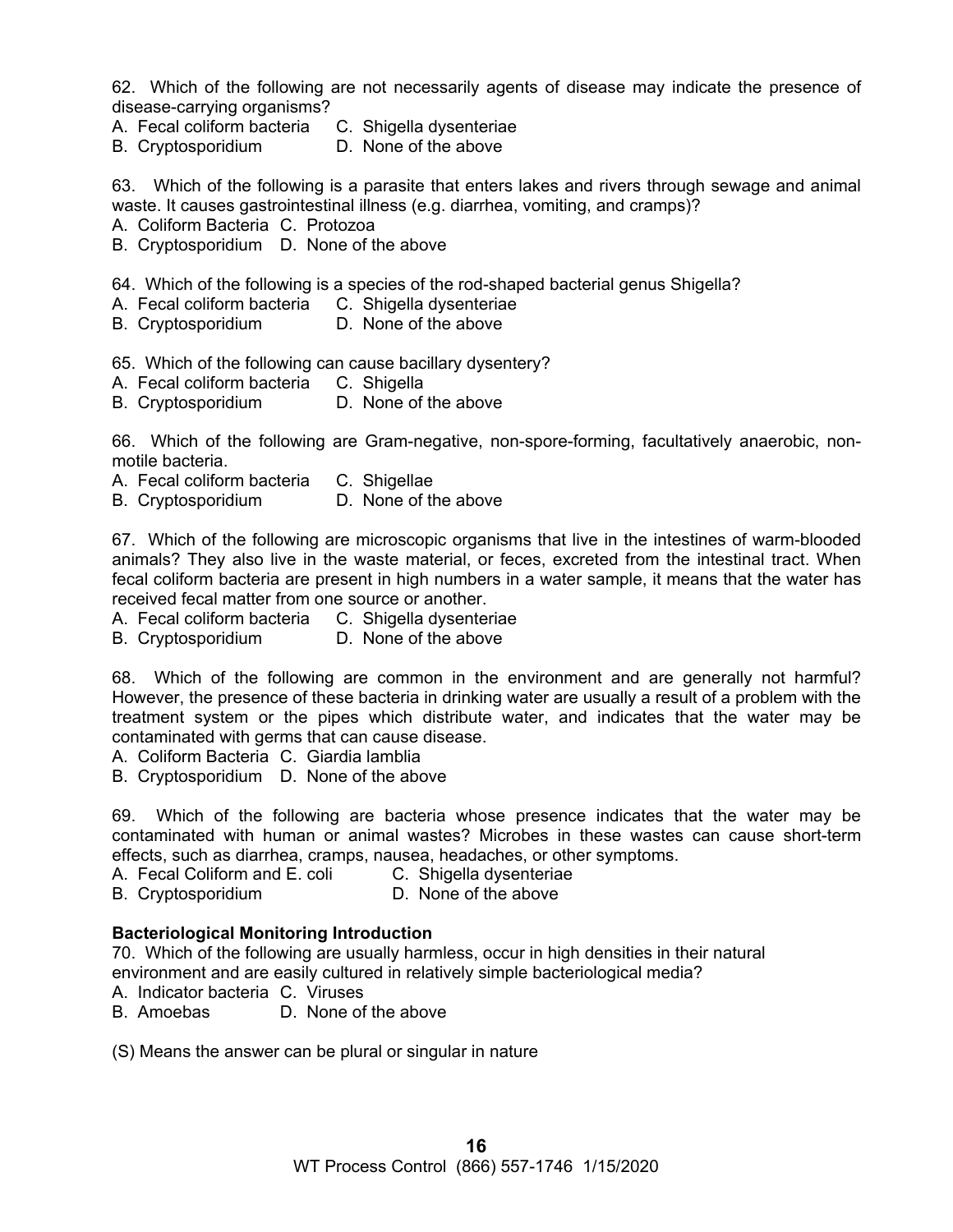71. Indicators in common use today for routine monitoring of drinking water include total coliforms, fecal coliforms, and?

- A. Cryptosporidium C. Escherichia coli (E. coli)
- B. Protozoa D. None of the above
- 72. According to the text, the routine microbiological analysis of your water is for?
- A. Contamination C. Coliform bacteria<br>
B. Colloids B. None of the above
- D. None of the above

#### **Basic Types of Water Samples**

73. It is important to properly identify the type of sample you are collecting.

A. True B. False

#### **The three (3) types of samples are:**

74. Samples collected following a coliform present routine sample. The number of repeat samples to be collected is based on the number of **Examples** you normally collect.

A. Repeat C. Routine

- B. Special D. None of the above
- 75. A PWS fails to take every required repeat sample after any single TC+ sample
- A. Trigger: Level 1 Assessment C. All of the above<br>B. Trigger: Level 2 Assessment D. None of the above
- B. Trigger: Level 2 Assessment

#### 76. A PWS incurs an E. coli MCL violation.

- A. Trigger: Level 1 Assessment C. All of the above
- B. Trigger: Level 2 Assessment D. None of the above

77. A PWS collecting at least 40 samples per month has greater than 5.0 percent of the routine/repeat samples in the same month that are TC+.

- A. Trigger: Level 1 Assessment C. All of the above
- B. Trigger: Level 2 Assessment D. None of the above

78. A PWS has a second Level 1 Assessment within a rolling 12-month period.

- A. Trigger: Level 1 Assessment C. All of the above
- B. Trigger: Level 2 Assessment D. None of the above

79. A PWS on state-approved annual monitoring has a Level 1 Assessment trigger in 2 consecutive years.

A. Trigger: Level 1 Assessment C. All of the above

B. Trigger: Level 2 Assessment D. None of the above

80. A PWS collecting fewer than 40 samples per month has 2 or more TC+ routine/ repeat samples in the same month.

- A. Trigger: Level 1 Assessment C. All of the above
- B. Trigger: Level 2 Assessment D. None of the above

# **Viruses**

#### **Coronavirus**

- 81. It looks like the COVID-19 coronavirus is not able to live in water.
- A. True B. False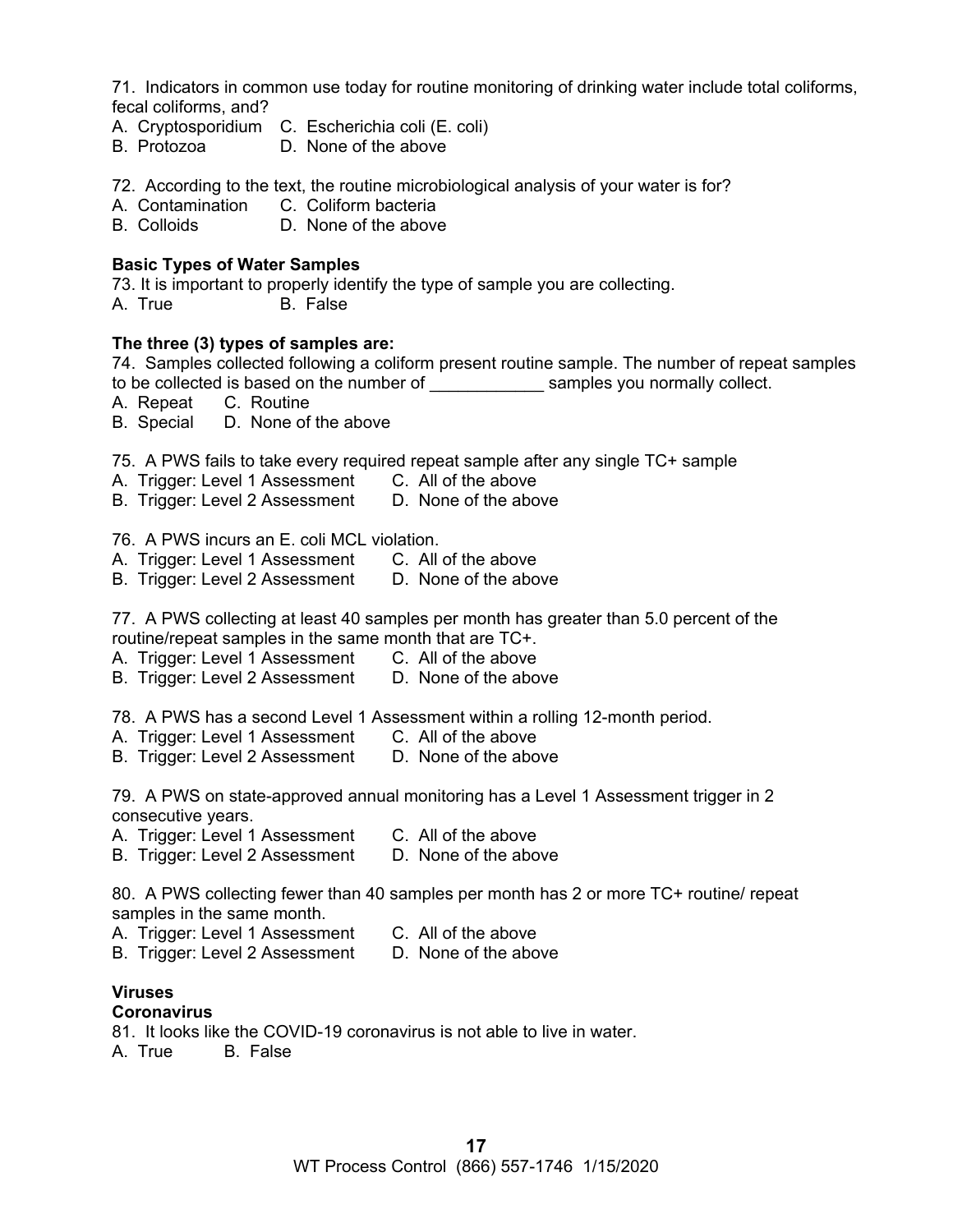#### **Water Treatment Section - Preliminary Treatment Process Preliminary Treatment**

82. Weeds, leaves, and trash, if not removed, these will cause problems to the treatment plant's pumps and equipment, the best way to protect the plant is?

- A. Screening C. Change source
- B. Super settling D. None of the above

#### **Pre-Sedimentation**

83. Sand and grit will damage plant equipment and pipes, so it must be removed with either rectangular or round shaped basin are called?

- A. Filtration basin(s) C. Sedimentation basin(s)
- B. Coagulation basin(s) D. None of the above

#### **Flights and Chains**

84. Flights and chains remove the scum from the sacking of the basin.

- A. Scum box C. Armature
- B. Surface D. None of the above

#### **Circular Clarifiers**

85. As suspended particles accumulate in a Filter bed, the pressure drop through the filter increases.

A. True B. False

86. According to the text, when the pressure difference between filter inlet and outlet increases by 5 - 10 psi from the beginning of the cycle, the filter should be reconditioned. Operating beyond this pressure drop increases the chance of fouling - called " Mud-balling " - within the filter.

A. True B. False

87. Which of the following processes uses alum and cationic polymer to neutralize the charge of colloidal particles?

- A. Filtration C. Flocculation
- B. Reconditioning D. None of the above

88. Which of the following compounds combines with alkalinity in the raw water to form a white precipitate that neutralizes suspended particles' electrical charge?

- A. Activated sodium C. Alum<br>B. PAC C. D. None
- D. None of the above

89. Which of the following systems uses a 30 to 50 mg/L alum dosage to form a large floc that requires extensive retention time to permit settling?

- A. Conventional technology C. Slow Sand Filtration
- B. Chemical pretreatment D. None of the above

90. Which of the following processes lasts about 5 to 10 minutes?

- A. Filter-to-Waste C. Fast rinse
- B. Reconditioning cycle D. None of the above
- 91. Which of the following terms is often used to enhance filter performance?
- A. Conventional technology C. Fast rinse
- B. Chemical pretreatment D. None of the above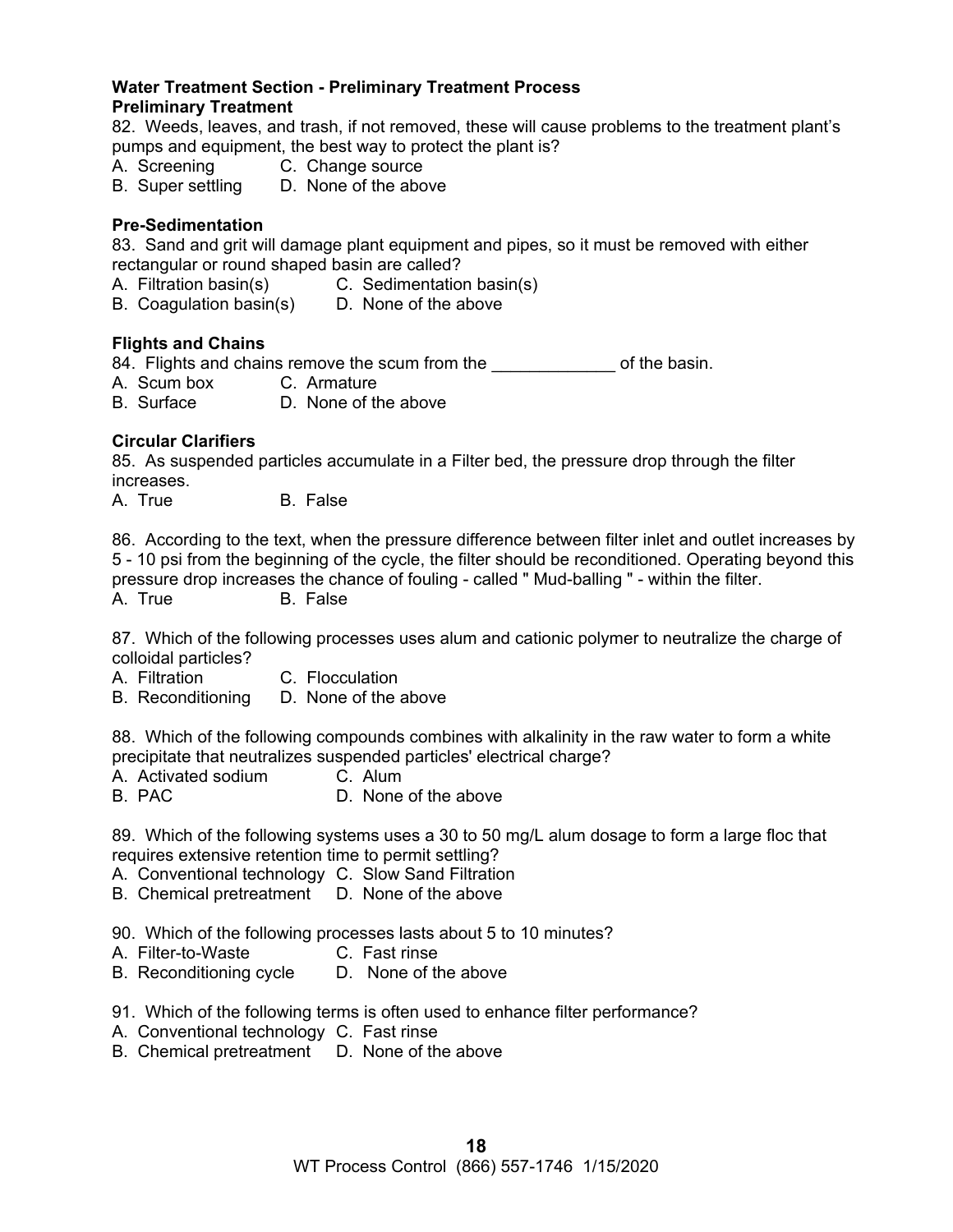92. Feeding chemicals such as alum, ferric chloride, or a cationic polymer neutralizes the particle charges, allowing the particles to cling to one another and be trapped by the filter media.

A. True B. False

93. Which of the following terms may increase filtered water clarity, measured in NTU, by 90% compared with filtration alone?

A. Chemical pretreatment C. Fast rinse

B. Reconditioning cycle D. None of the above

94. Water treatment systems use settling tanks unit to allow for **Source 10** and the set of the set of the set of the set of the set of the set of the set of the set of the set of the set of the set of the set of the set o

- A. Gravity C. Settling time
- B. Particle(s) D. Sedimentation and settling

95. The main aim of tube settlers is to minimize the the that a small floc particle must settle before agglomerating into larger particles.

- A. Gravity C. Settling time
- B. Vertical distance D. Solids

#### **Conventional Water Treatment Process Introduction**

96. **Example 3 along with pre-chlorination for removal of dissolved iron when present** with small amounts relative of manganese

- A. Disinfection C. Pre-treatment
- B. Coagulation D. Aeration
- 97. **we consider the COV** for algae control and arresting biological growth
- A. Sodium hydroxide C. Pre-treatment
- B. UV D. Ferric Chloride

98. Coagulant aids, also known as polyelectrolytes – to improve **Example 20** and for more robust floc formation

- A. Disinfection C. Pre-treatment
- B. Coagulation D. Aeration along with pre-chlorination
- 99. \_\_\_\_\_\_\_\_\_\_\_\_\_\_\_\_\_\_\_\_\_\_\_\_\_\_for settling and the removal of suspended solids trapped in the floc A. Disinfection C. Pre-treatment
- B. Coagulation D. Sedimentation

100. \_\_\_\_\_\_\_\_\_\_\_\_\_\_\_\_to remove particles from water either by passage through a sand bed that can be washed and reused or by passage through a purpose- designed filter that is washable.

- A. Disinfection C. Pre-treatment
- B. Coagulation D. Filtration
- 101. **Example 101.** The state of the formulation bacteria viruses and other pathogens.
- A. Disinfection C. Pre-treatment
- B. Coagulation D. Aeration along with pre-chlorination
- 102. **102. 102. 102. 102. 102. 102. 102. 102. 102. 102. 102. 102. 102. 102. 102. 102. 102. 102. 102. 102. 102. 102. 102. 102. 102. 102. 102. 102. 102. 102. 102.**
- A. Disinfection C. Pre-treatment
- B. Coagulation D. Coagulation or flocculation

(S) Means the answer can be plural or singular in nature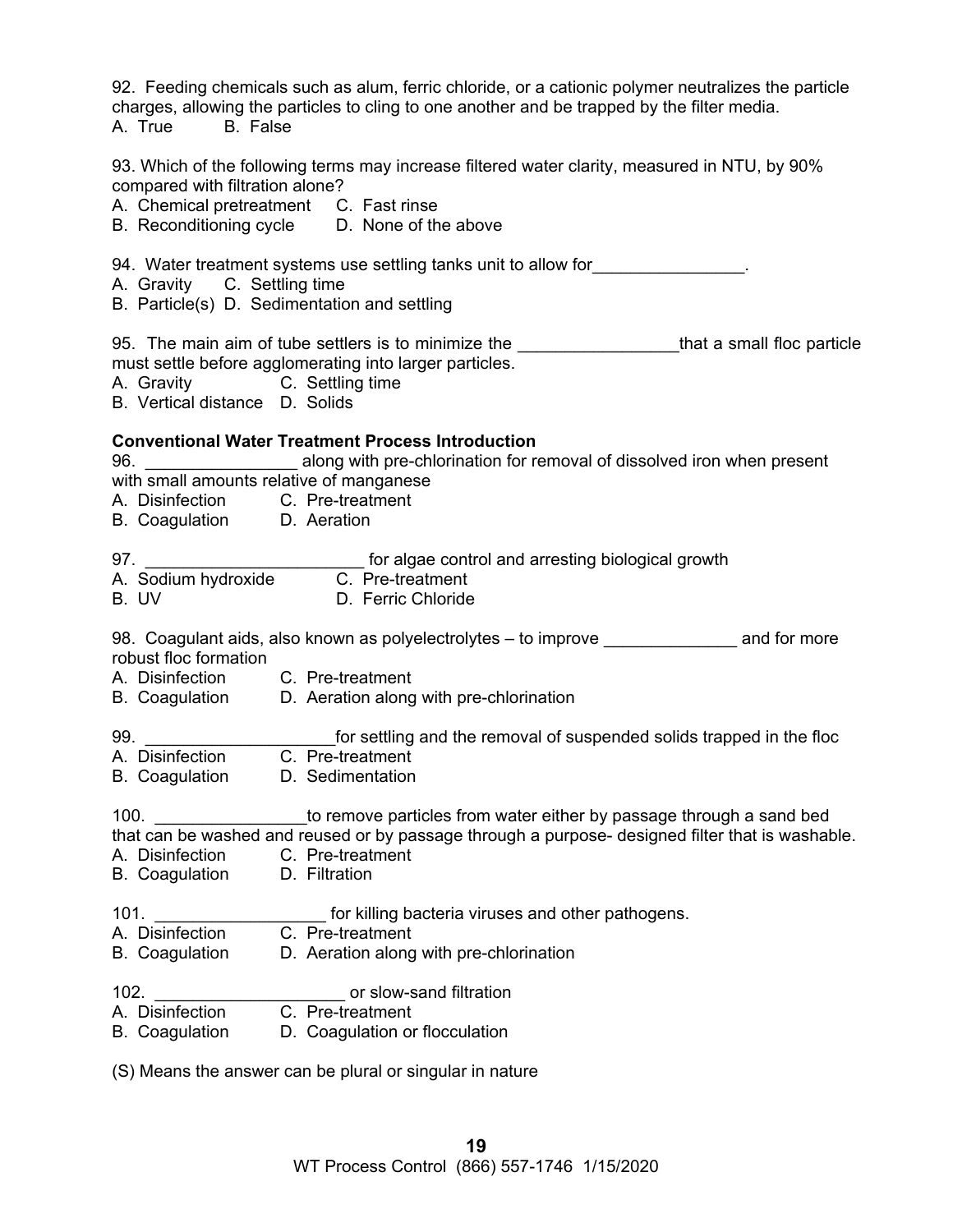#### **Treatment Design and Plant Operation**

103. SCADA (Supervisory Control and Data Acquisition) automation of water treatment is common in the US. Source water quality through the seasons, scale, and environmental impact can dictate capital costs and operating costs. End use of the treated water dictates the necessary quality monitoring technologies.

A. True B. False

#### **Zeta Potential Introduction**

104. Zeta potential is a physical property exhibited by all solid-liquid and liquid-liquid colloidal systems. Surrounding the surface of all dispersed particles is a thick layer of ions that have the same charge of the particle's surface called the ATP layer.

A. True B. False

#### **Solubility of Substances in Water**

105. Water is an excellent solvent for many compounds. Some dissolve in it as molecules while others, called electrolytes, dissociate and dissolve not as neutral molecules but as charged species called ions.

A. True B. False

#### **Purpose of Coagulation**

106. Chemical Coagulation in the water/wastewater treatment is the process of bringing suspended matter in untreated water together for settling and for the preparation of the water for filtration.

A. True B. False

#### **Turbidity Particles**

107. The ability of particles to remain suspended in water is a function of hydrogen ion activity. A. True B. False

108. Turbidity particles can range in size from molecular to 50 microns (a tremendous range). A. True B. False

109. Particles that are greater than one micron in diameter are considered silt, and settle out due to their relatively large size and density in a matter of days with the need to coagulation. A. True B. False

#### **Olation**

110. Olation involves the bridging of two or more of these large molecules to form even larger, positively charged ions. A typical molecule can contain eight aluminum ions, twenty hydroxide ions, and will have a +4 charge.

A. True B. False

#### **Zeta Potential**

111. The Zeta Potential is reduced to zero in order for coagulation to occur, because the forces of attraction are predominant.

A. True B. False

#### **Coagulants – Alum and Ferric Aluminum Sulfate (Alum)**

112. Aluminum Sulfate is also known as alum, filter alum, and alumina sulfate. Alum is the most widely used coagulant. Alum is available in dry form as a powder or in lump form. It can also be purchased and fed as a liquid.

A. True B. False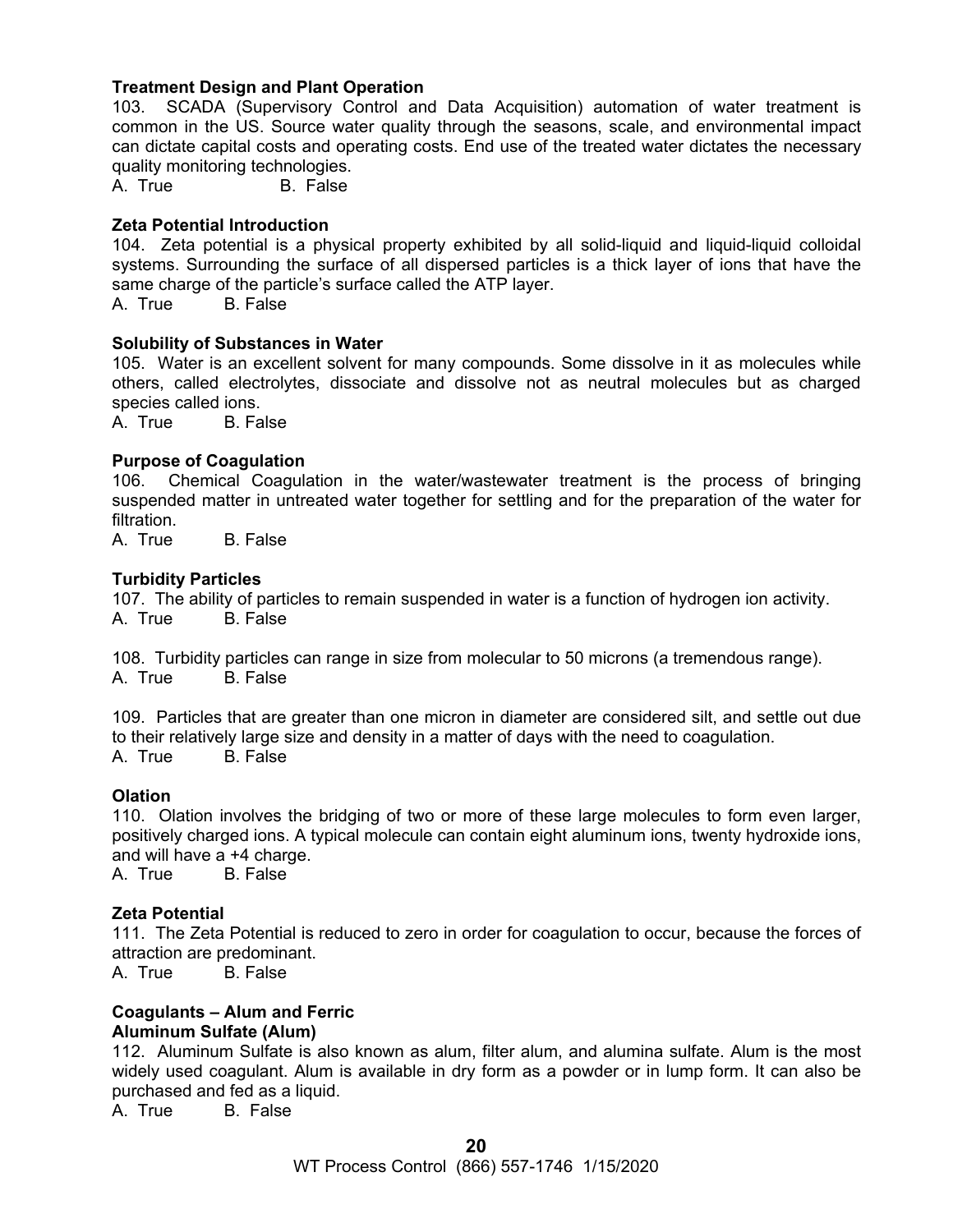113. Alum has an exact formula due to the constant water molecules of hydration that may be attached to the aluminum sulfate molecule.

A. True B. False

114. When the pH level of the water is above 7.8 after the addition of the alum, the aluminum ions again become soluble, and the efficiency of coagulation is decreased. Under these conditions, aluminum ions again penetrate the filters, and **Example 20** can occur in the clear well and in the distribution system in some cases.

A. Post filtration alum coagulation C. Byproducts of these reactions

B. Olation reaction(s) D. None of the above

#### **Ferric Chloride (Ferric)**

115. Ferric chloride is becoming more extensively used as a coagulant due partially to the fact that the material can be purchased as a liquid.

A. True B. False

#### **Factors Influencing Coagulation Effects of pH**

116. The pH range in which a coagulation process occurs may be the single most important factor in **Example 20 in the vast majority of coagulation problems are related to improper** pH levels.

A. Improper C. Proper

B. Optimum D. None of the above

117. Whenever possible, coagulation should be conducted in Theorem 2. When this is not done, lower coagulation efficiency results, generally resulting in a waste of chemicals and a lowered water quality.

A. The optimum pH zone C. Collision between the colloids

B. The coagulation process D. None of the above

#### **Effects of Salts**

118. Since no natural waters are completely pure, each will have various levels of cations and anions such as calcium, sodium, magnesium, iron, manganese, sulfate, chloride, phosphate, and others. Some of these ions may affect the efficiency of

A. All chemical reactions C. Collision between the colloids

B. The coagulation process D. None of the above

#### **Nature of Turbidity**

119. Generally, higher turbidity levels require higher coagulant dosages. However, seldom is the relationship between turbidity level and coagulant dosage linear. Usually, the additional coagulant required is the state of the turbidities are much higher than normal due to higher collision probabilities of the colloids during high turbidities.

A. Improper C. Relatively small

B. Optimum D. None of the above

#### **Water Temperature**

120. Cold water temperatures can cause two factors which add to the difficulty of the coagulation process. As water temperatures approach freezing, almost all chemical reactions occur more

- $\mathcal{L}_\text{max}$  and  $\mathcal{L}_\text{max}$  and  $\mathcal{L}_\text{max}$ A. Improper C. Slowly
- B. Higher D. None of the above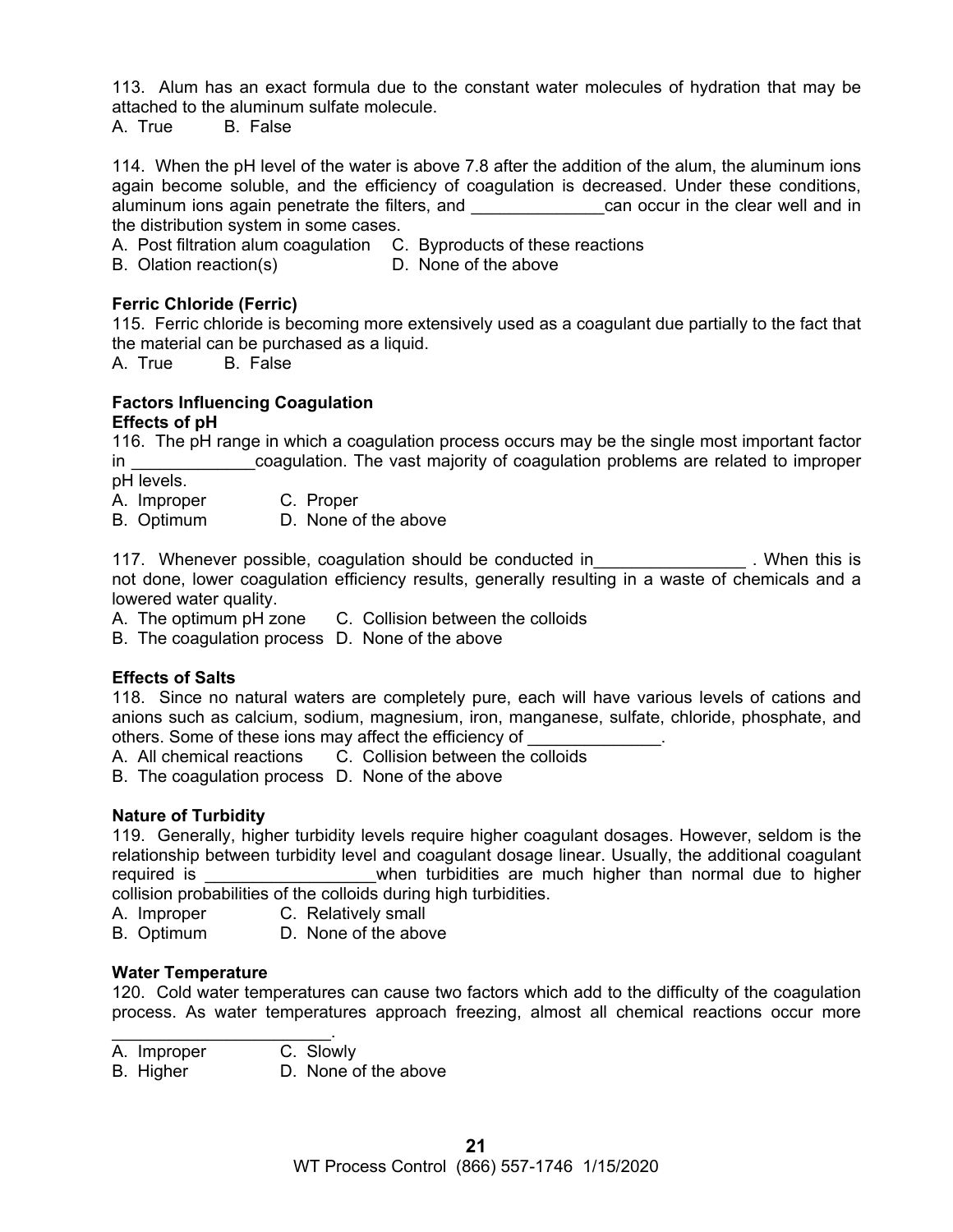#### **Effect of the Coagulant**

121. The choice of the proper coagulant for the given conditions is of critical importance in maintaining an efficient coagulation scheme under widely varying conditions. The chemicals most commonly used in the coagulation process are Aluminum Sulfate, Ferric Chloride, Ferric Sulfate, and Cationic Polymers.

A. True B. False

#### **Corrosion Control Introduction**

122. Corrosion is the deterioration of a substance by chemical action. Lead, cadmium, zinc, copper and iron might be found in water when metals in water distribution systems corrode. Drinking water contaminated with certain metals (such as **with all and more constant)** can harm human health.

- 
- A. Lead C. Lead and cadmium
- B. Lead and copper D. None of the above

# **Cathodic Protection**

#### **Sacrificial Anode Systems**

123. Sacrificial anodes are pieces of metal more electrically active than the steel piping system. Because these anodes are more active, the corrosive current will exit from them rather than the piping system.

A. True B. False

#### **Coagulation and Flocculation Summary Rapid Sand Filtration**

124. Which terms is the most prevalent form of water treatment technology in use today?

- A. Conventional technology C. Rapid Sand filtration<br>B. Sedimentation process D. None of the above
- B. Sedimentation process

#### **Coagulation**

125. At the Water Treatment Plant, alum is added to the water in the "flash mix" to cause microscopic impurities in the water to clump together.

A. True B. False

126. Fine particles must be coagulated, or "stuck together" to form larger particles that can be filtered, this is achieved through the use of?

- A. Sedimentation chemicals C. Flocculation chemicals
- B. Coagulant chemicals D. None of the above
- 127. Which of the following terms are required since colloidal particles by themselves have the tendency to stay suspended in water and not settle out?
- A. Sedimentation chemicals C. Flocculation chemicals
- B. Coagulant chemicals D. None of the above
- 

#### **Flocculation**

128. Flocculation is the process where the suspended particles can collide, and form heavier particles called "floc".

- A. Equalization C. Destabilized or coagulated particles
- B. Agglomerate D. None of the above

129. Gentle \_\_\_\_\_\_\_\_\_\_\_\_\_\_\_\_\_\_\_\_ and appropriate detention times (the length of time water remains in the basin) help facilitate the flocculation process.

- A. Equalizing C. Settling
- B. Agitation of the water D. None of the above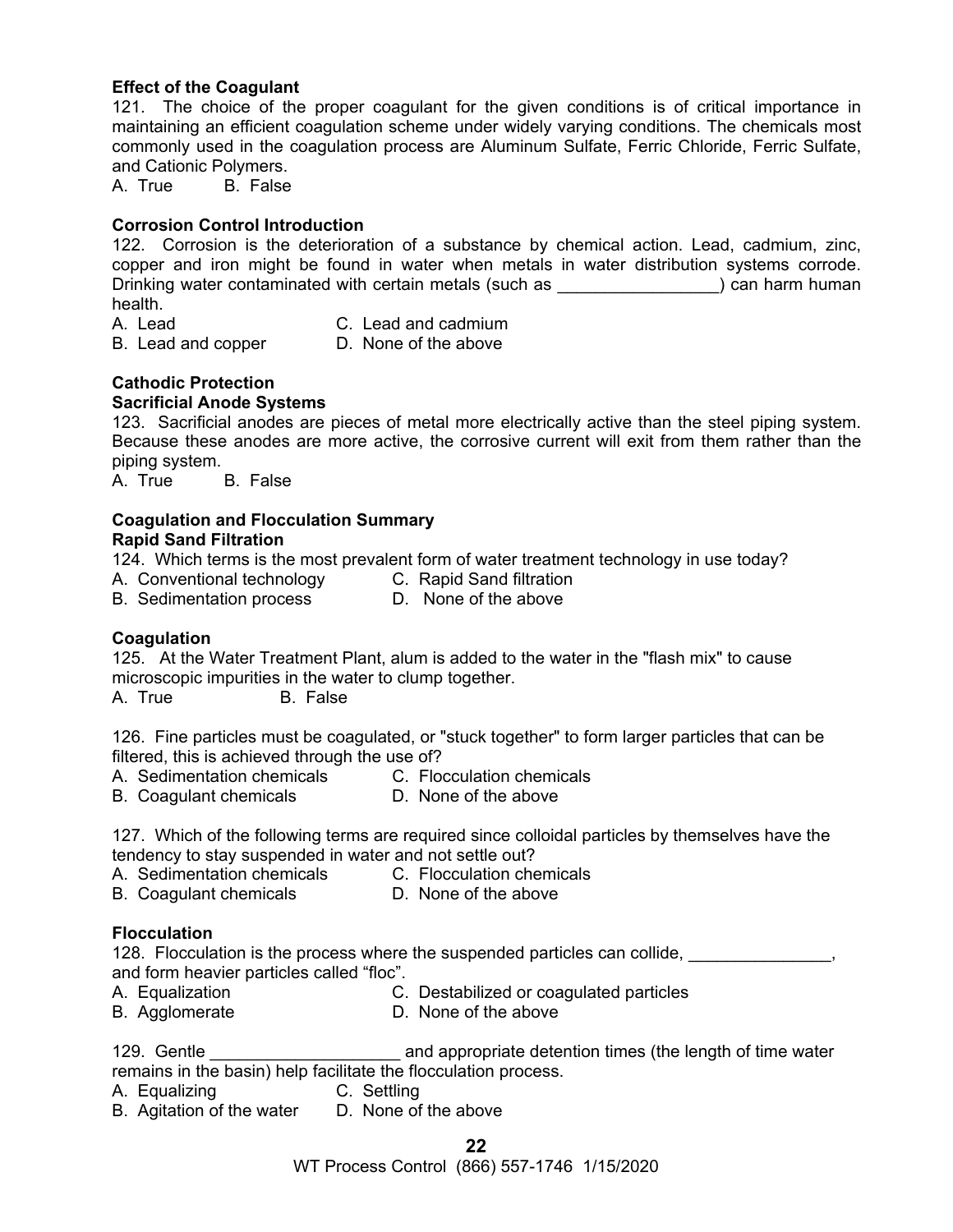#### **Pre-Sedimentation**

130. Contingent on the quality of the source water, some plants have pre-sedimentation, which allows larger **allows** larger  $\qquad \qquad$  in a reservoir or lake reducing solid removal loads.

- A. Equalization of the basin C. Floc particles mix
	-
- B. Particles time to settle D. None of the above
	-

#### **Sedimentation**

131. Sedimentation is the process of destabilizing coagulated particles in water. A. True B. False

# **Water Filtration Key Terms**

#### **Declining Rate Filters**

132. Declining Rate Filters system often requires **the end-offerent contract of the provide** adequate media submergence. A. Head loss C. Effluent control structure

B. Uniform media D. None of the above

#### **Disinfection**

133. Chlorine kills or "inactivates" harmful microorganisms in water. A. True B. False

#### **Jar Testing**

134. Jar testing traditionally has been done on an infrequent basis in most water treatment plants to control THMs.

A. True B. False

#### **pH**

135. According to the text, pH is an expression of a basic or acid condition of a liquid. The range is from 0-14, zero being the most acid and 14 being the most alkaline. A pH of 7 is considered to be neutral.

A. True B. False

#### **Caustic**

136. A strong chemical - NaOH is used in the treatment process to neutralize acidity, and to lower the pH value.<br>A. True

B. False

#### **Polymer**

137. Polymer is a water treatment chemical that when combined with other types of coagulants, aids in binding small suspended particles to larger particles to help in the settling and filtering processes.

A. True B. False

#### **Post-Chlorine**

138. The operator should make sure that the chlorinated water holds a residual in the distribution system.

A. True B. False

#### **Pre-Chlorination**

139. Before the filtration process, chlorination helps control fish and vegetation. A. True B. False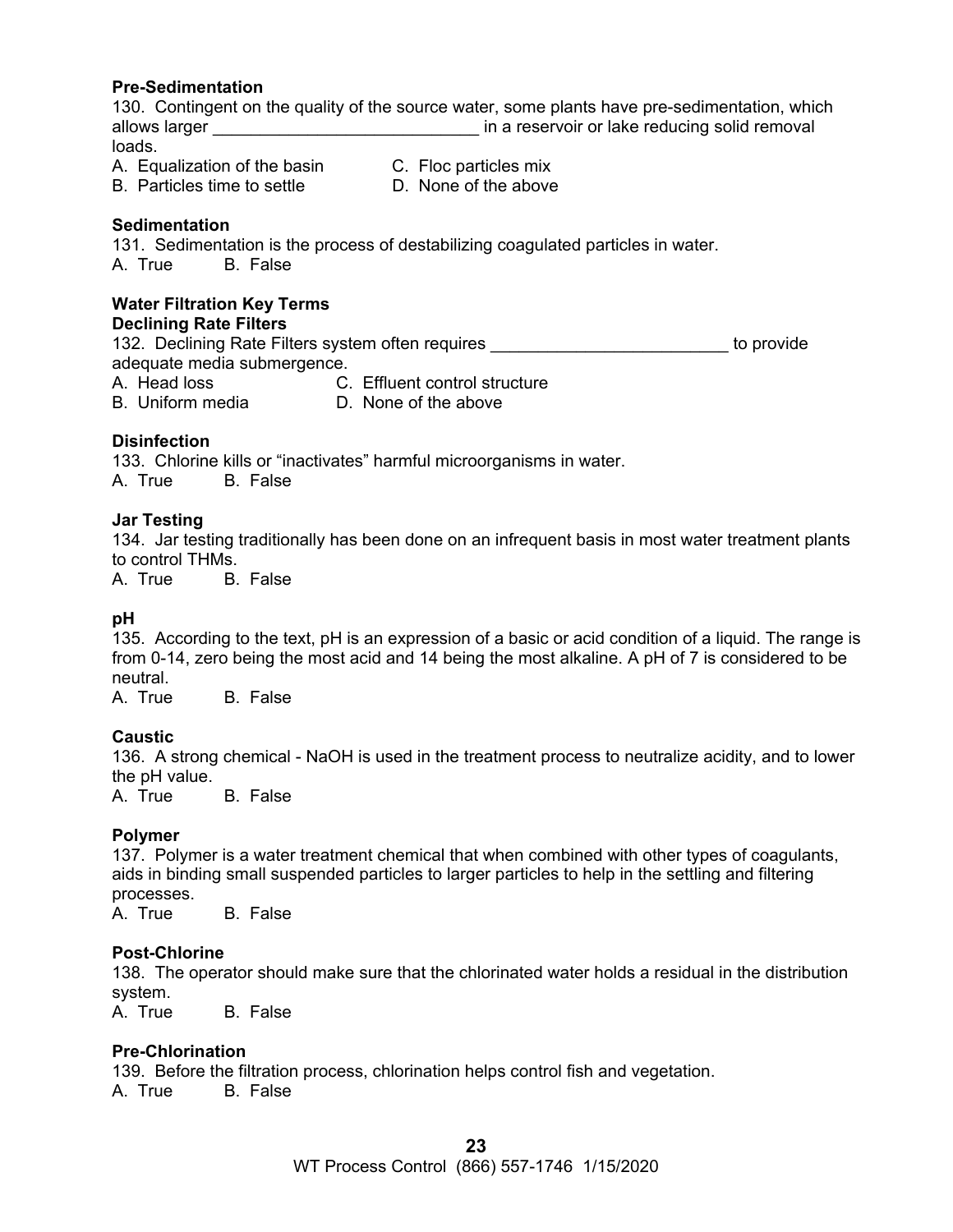#### **Short-Circuiting**

140. Short-Circuiting is usually undesirable, since it may result in shorter contact, reaction, or settling times in comparison with the?

- 
- B. Sedimentation/clarification process D. None of the above
- A. Presumed detention times C. Modification of the conventional process
	-

#### **Adsorption Clarifiers**

141. In the sedimentation/clarification process, turbidity is example of the coagulated and flocculated solids.

- A. Increased by adsorption C. Decreased by adsorption
- B. Reduced by adsorption D. None of the above

#### **Filtration Overview**

142. Filtration is a water treatment process step used to remove turbidity, dissolved organics, odor, taste and color.

A. True B. False

#### **Anthracite Coal or Activated Carbon**

143. For a filter which of the following should be conducted on a routine basis, at least once per day?

- A. Filtration process performance C. Post-disinfection performance
- B. Effluent control measurement D. None of the above

#### **EPA Filter Backwash Rule- Introduction**

144. The U.S. Environmental Protection Agency (EPA) has finalized the Long Term 1 Enhanced Surface Water Treatment Rule and Filter Backwash Rule (LT1FBR) to increase protection of finished drinking water supplies from contamination by Cryptosporidium and other microbial pathogens.

A. True B. False

#### **LT1FBR Required**

145. The LT1FBR provisions does not apply to public water systems using surface water or ground water under the direct influence of surface water systems.

A. True B. False

#### **Disinfection Benchmarking**

146. Public water systems will be required to develop  $a(n)$  examples they perform applicability monitoring which demonstrates their disinfection byproduct levels are less than 80% of the maximum contaminant levels.

- 
- A. Disinfection profile **C. Disinfection benchmark**
- B. Direct filtration system D. None of the above

#### **Filtration Process- Detailed**

147. Removal of plays an important role in the natural treatment of groundwater as it percolates through the soil.

- 
- A. Suspended solids by filtration **C. Coagulation and flocculation processes**
- B. Serious problems in filter operation D. None of the above
- -